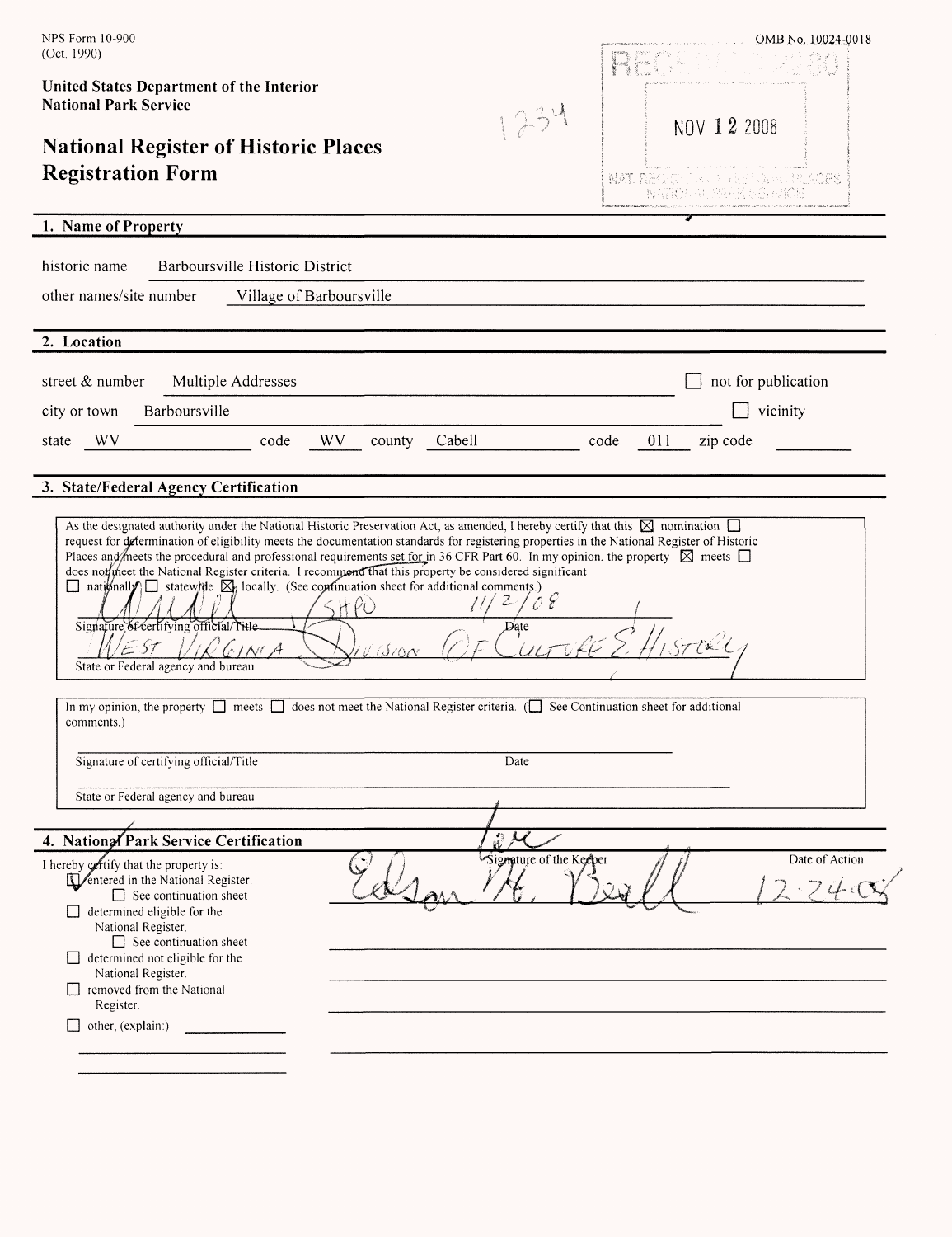Barboursville Historic District Name of Property

Cabell, WV

County and State

| <b>Ownership of Property</b><br><b>Category of Property</b>                                                         |                                               | <b>Number of Resources within Property</b>                                                                         |                                   |            |  |
|---------------------------------------------------------------------------------------------------------------------|-----------------------------------------------|--------------------------------------------------------------------------------------------------------------------|-----------------------------------|------------|--|
| private<br>$\boxtimes$<br>public-local                                                                              | building(s)<br>district<br>$\boxtimes$        | Contributing                                                                                                       | Noncontributing                   |            |  |
| public-State                                                                                                        | site                                          | 20                                                                                                                 |                                   | buildings  |  |
| public-Federal                                                                                                      | structure                                     | $\sim$                                                                                                             |                                   | sites      |  |
|                                                                                                                     | object                                        |                                                                                                                    |                                   | structures |  |
|                                                                                                                     |                                               |                                                                                                                    |                                   | objects    |  |
|                                                                                                                     |                                               | 20                                                                                                                 | $\mathbf{1}$                      | Total      |  |
| Name of related multiple property listing                                                                           |                                               | Number of Contributing resources previously listed<br>in the National Register                                     |                                   |            |  |
| N/A                                                                                                                 |                                               | N/A                                                                                                                |                                   |            |  |
| 6. Function or Use                                                                                                  |                                               |                                                                                                                    |                                   |            |  |
| <b>Historic Functions</b><br>COMMERCE/business, professional, financial<br>institution, restaurant, specialty store |                                               | <b>Current Functions</b><br>COMMERCE/business, professional, financial institution,<br>restaurant, specialty store |                                   |            |  |
| 7. Description<br><b>Architectural Classification</b>                                                               |                                               | Materials                                                                                                          |                                   |            |  |
|                                                                                                                     |                                               | foundation BRICK, CONCRETE                                                                                         |                                   |            |  |
| Revival                                                                                                             | LATE 19th AND 20th CENTURY REVIVALS/Classical | walls                                                                                                              | BRICK, STUCCO, VINYL, WOOD, STONE |            |  |
| LATE 19TH AND 20TH CENTURY AMERICAN<br>MOVEMENTS/Commercial Style                                                   |                                               |                                                                                                                    |                                   |            |  |
|                                                                                                                     |                                               | <b>ASPHALT</b><br>roof                                                                                             |                                   |            |  |
|                                                                                                                     |                                               | other                                                                                                              | WOOD;CONCRETE; STONE; METAL       |            |  |
|                                                                                                                     |                                               |                                                                                                                    |                                   |            |  |
| <b>Narrative Description</b>                                                                                        |                                               |                                                                                                                    |                                   |            |  |

See Continuation Sheets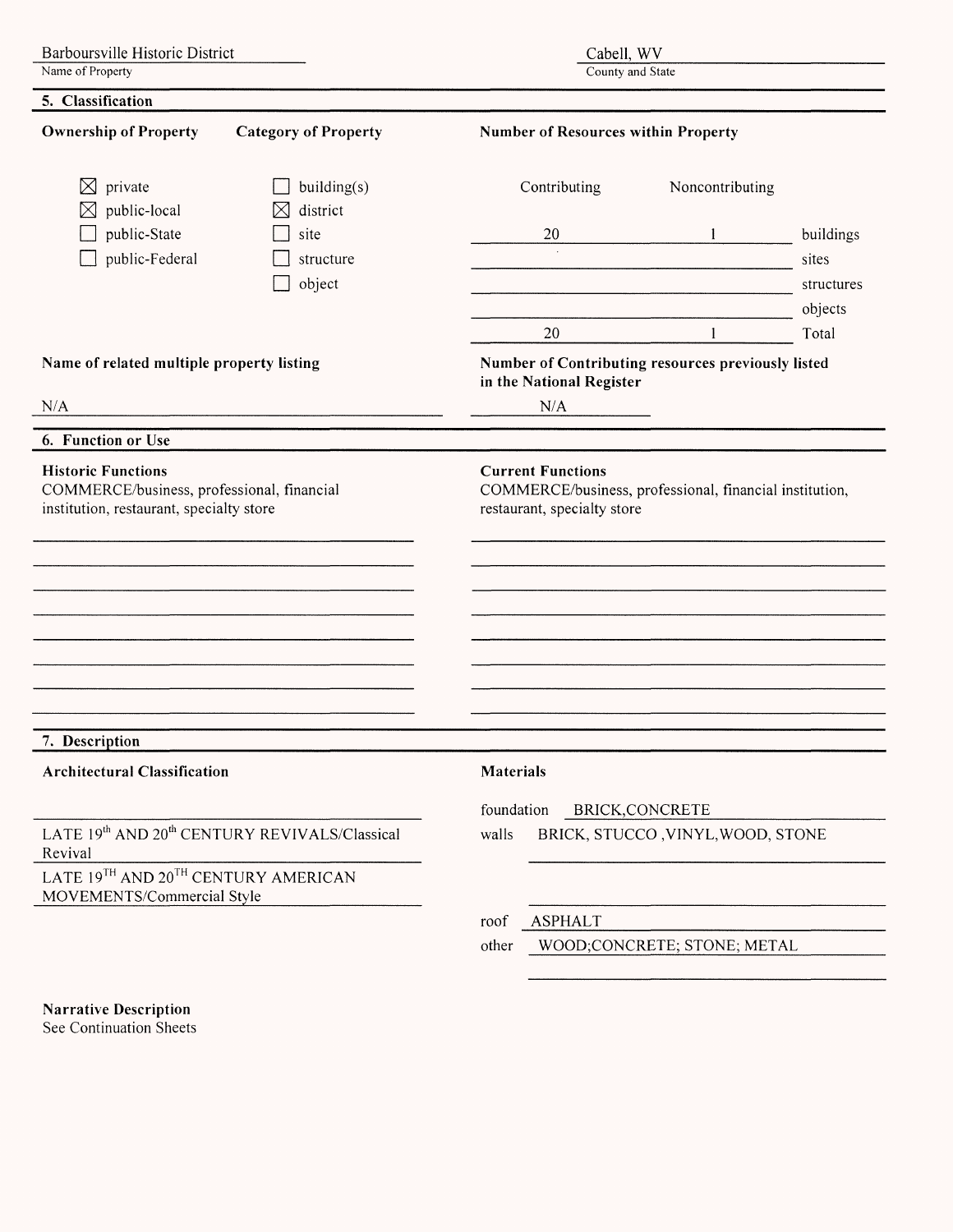### **8. Statement of Significance**

### **Applicable National Register Criteria**

 $\boxtimes$  A Property is associated with events that have made a significant contribution to the broad patterns of our history.

 $\Box$  **B** Property is associated with the lives of persons significant in our past.

 $\boxtimes$  C Property embodies the distinctive characteristics of a type, period, or method of construction or represents the work of a master, or possesses high artistic values, or represents a significant and distinguishable entity whose components lack individual distinction.

 $\Box$  **D** Property has yielded, or is likely to yield, information important in prehistory or history.

### **Criteria Considerations**

Property is:

- $\Box$  A owned by a religious institution or used for religious purposes.
- $\Box$  **B**. removed from its original location.
- $\Box$  C. birthplace or grave of a historical figure of outstanding importance.
- $\Box$  **D** a cemetery.
- E a reconstructed building, object, or structure.
- $\Box$  **F** a commemorative property
- $\Box$  G less than 50 years of age or achieved significance within the past 50 years.

### **Narrative Statement of Significance** See Continuation sheets

**9. Major Bibliographical References**

### **Bibliography**

#

### **Previous documentation on file** (NPS):

- $\Box$  preliminary determination of individual listing (36) CFR 67) has been requested
- $\Box$  previously listed in the National Register  $\Box$  Previously determined eligible by the National
- Register | designated a National Historic Landmark
- $\Box$  recorded by Historic American Buildings Survey

recorded by Historic American Engineering Record #

### Cabell. WV

County and State

**Levels of Significance** (local, state, national) LOCAL 

**Areas of Significance COMMERCE** COMMUNITY PLANNING AND DEVELOPMENT ARCHITECTURE

**N/A**

**Period of Significance** 1854-c.1955

**Significant Dates N/A**

**Significant Person**

**N/A**

**Cultural Affiliation**

**Architect/Builder**

**N/A**

### **Primary location of additional data:**

- $[\times]$  State Historic Preservation Office
- Other State Agency
- $\Box$  Federal Agency
- [~1 Local Government
- $\Box$  University
- $\Box$  Other

Name of repository: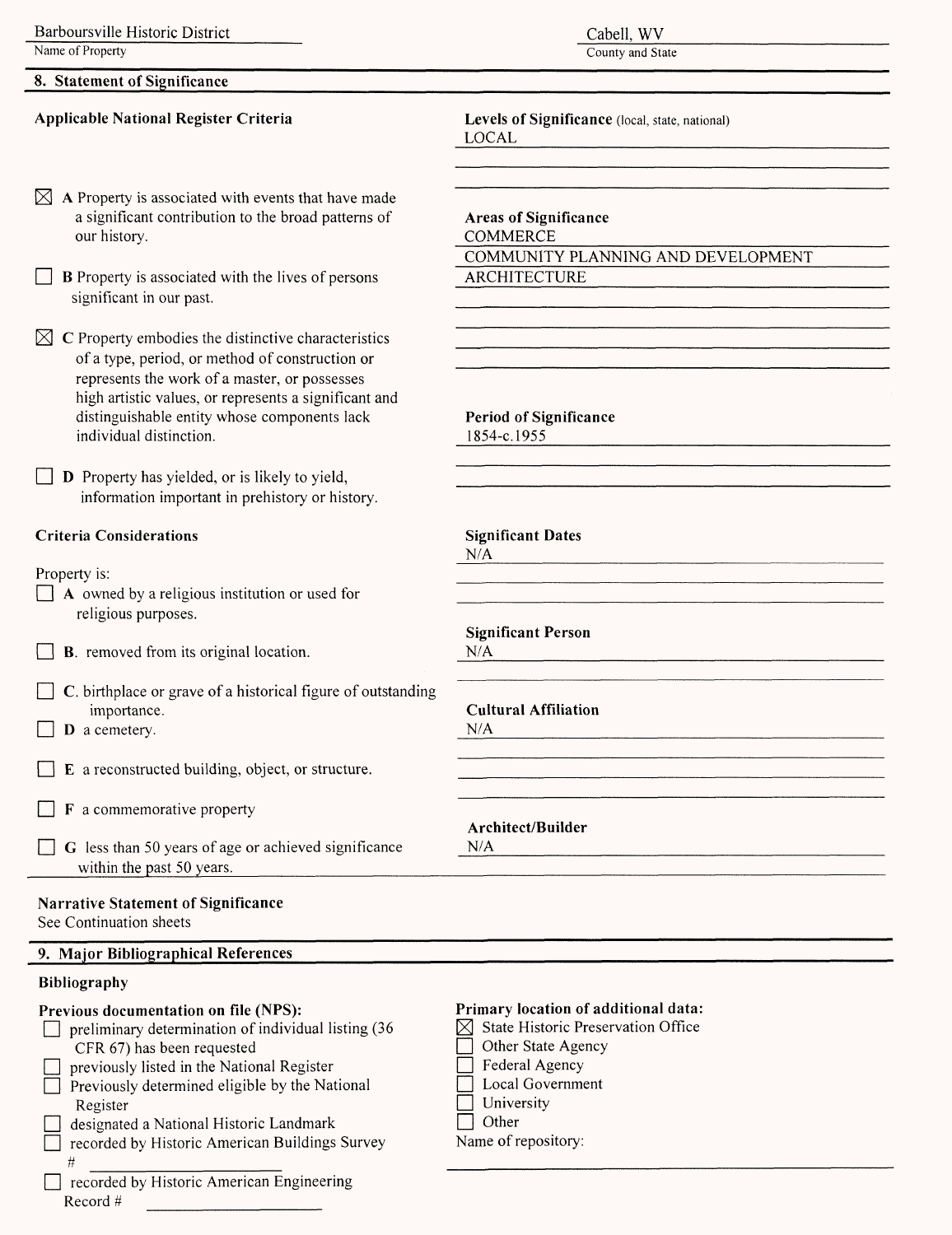| Cabell, WV       |
|------------------|
| County and State |

| 10. Geographical Data                                         |       |           |                  |       |
|---------------------------------------------------------------|-------|-----------|------------------|-------|
| <b>Acreage of Property</b><br>Approximately 2 acres           |       |           |                  |       |
| UTM References: Barboursville Quad                            |       |           |                  |       |
| 386943<br>4251820<br>17<br>1<br>Zone<br>Easting<br>Northing   |       |           |                  |       |
|                                                               |       |           |                  |       |
| <b>Verbal Boundary Description</b><br>See Continuation Sheets |       |           |                  |       |
| <b>Boundary Justification</b><br>See Continuation Sheets      |       |           |                  |       |
| 11. Form Prepared By                                          |       |           |                  |       |
| name/title<br>Aubrey Von Lindern, Intern                      |       |           |                  |       |
| <b>WV SHPO</b><br>organization                                |       | date      | <b>July 2008</b> |       |
| 1900 Kanawha Blvd. East<br>street & number                    |       | telephone | 304-558-0240     |       |
| Charleston<br>city or town                                    | state | WV        | zip code         | 25305 |
| <b>Property Owner</b>                                         |       |           |                  |       |
| Multiple Property Owners<br>name                              |       |           |                  |       |
| street & number                                               |       |           | telephone        |       |
| city or town                                                  | state |           | zip code         |       |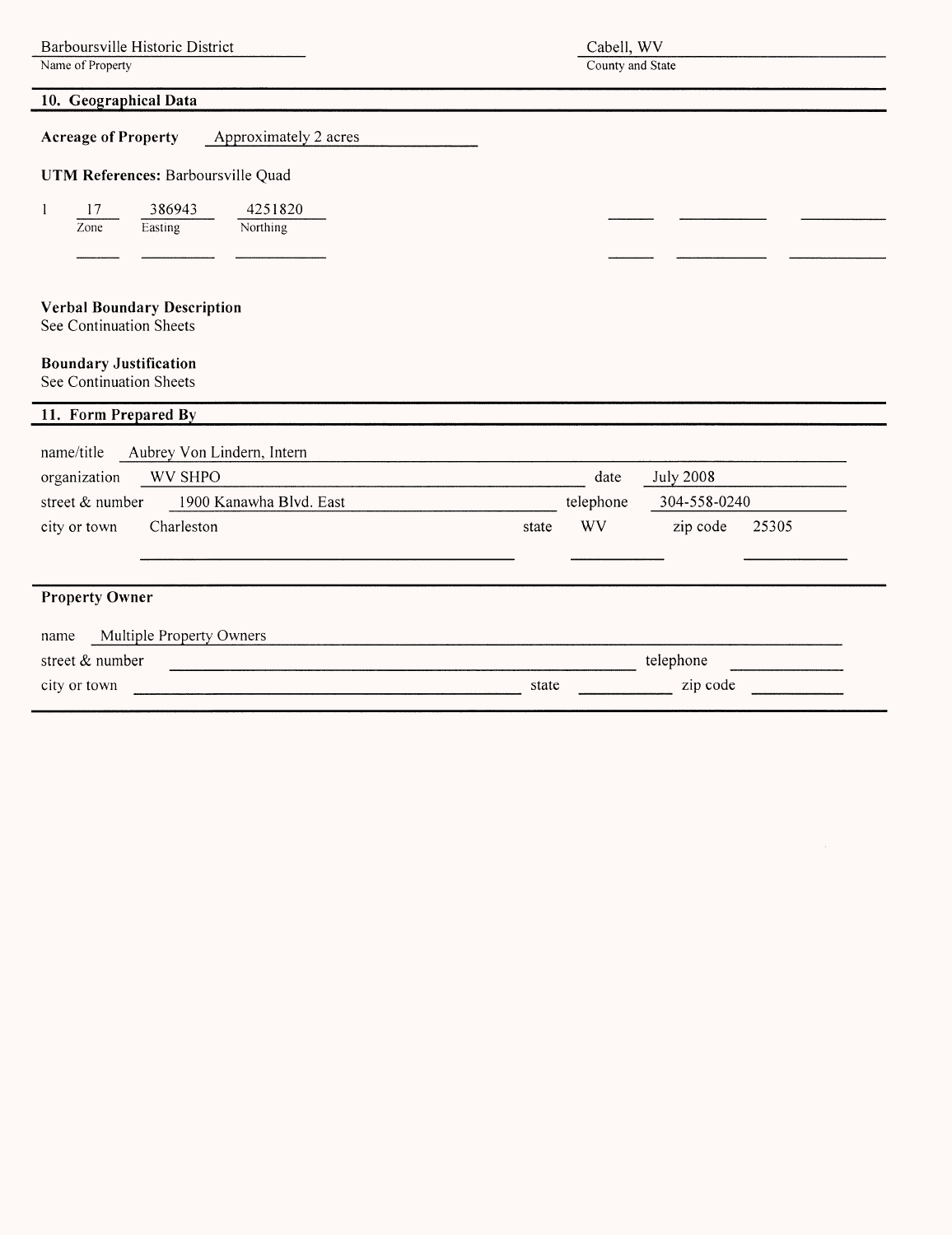# **National Register of Historic Places Continuation Sheet**

Section number 7 Page 1

### **LOCATION and SETTING**

The City of Barboursville is situated along the Guyandotte River and near the mouth of the Mud River in the southwest portion of the state and is included in the Greater Ohio River Valley. Its location is important to the town's development as an early agricultural community and later as a commercial and transportation center. Barboursville today expands well beyond the boundaries of the original settlement and the one time county seat of Cabell County has become a bedroom community to the larger city of Huntington, which is located just twelve miles to the west. Despite a change in its identity, Barboursville's historic district has maintained a sense of history relating to its varied past. Although the City of Barboursville includes a large area with residential, education and industry related districts the focus of the nomination will include approximately a two-block radius commonly referred to as the village or the commercial district. The historic district is laid out in a grid pattern with Central Avenue and Water and Main Streets as the principal commercial arteries. Central Avenue and Water Street are parallel to one another and both intersect with Main Street. The pattern is the same as laid out on a map of Barboursville in 1814. These three streets encompass the main area of commerce in Barboursville during the period of significance.

The district is comprised of 20 buildings with 17 contributing to the historic integrity of the village. The village contains several good examples of late  $19<sup>th</sup>$  and early  $20<sup>th</sup>$  century commercial architecture along its main thoroughfares. The buildings within the district exhibit a definite cohesiveness in style, massing and layout. Most of the resources are two part commercial block buildings with very little detailing except for decorative cornice work indicative of styles popular in the late 1800s and the early 1900s. Main Street and Central Avenue today are reminiscent of what the district looked like during the period of significance and contain the densest population of contributing buildings. In 1854 the district contained mostly frame buildings with only one or two buildings being constructed of brick. One of those brick buildings still remains today and sits on the corner of Central and Main streets. None of the frame buildings exist because as the century progressed, fire prevention came to the forefront and it was more prudent to build in brick. Today several brick commercial buildings still exist from the 1870s and although some have been clad in stucco or painted their contribution to the district has not diminished. During the early 20<sup>th</sup> century larger buildings were built along the district and housed not only the shop on the first story but housed office space for doctors, lawyers and other offices in the upper stories.

Changing times in Barboursville prompted business owners to make changes to their buildings. Many of the contributing buildings have undergone extensive alterations on their first story front facades. This is the case for many buildings in any downtown area. As the needs of the public change and styles come in and out of fashion the owners of such buildings find it necessary to give their shop front a new look in order to attract customers. In Barboursville this has definitely been the case, however the second story front facades have remained untouched on most of the buildings and their overall massing has not changed therefore leaving their historic footprint intact.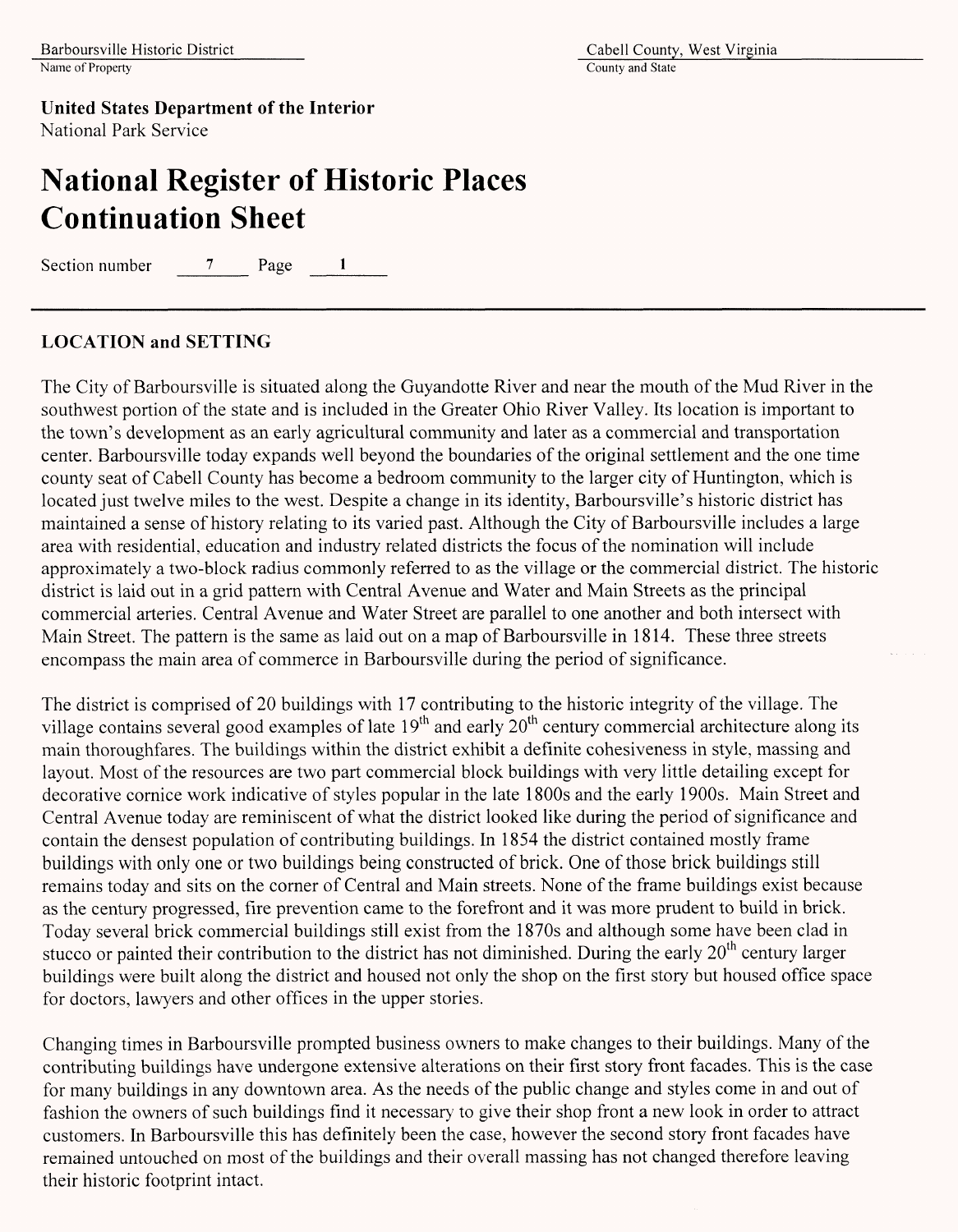County and State

**United States Department of the Interior** National Park Service

# **National Register of Historic Places Continuation Sheet**

Section number 7 Page 2

## **INDIVIDUAL DESCRIPTIONS**

**Water Street**

### **1) 615 Water Street c.1925 contributing**

First United Methodist Church Parsonage

Two-story, two bay brick home with a hipped roof and wide overhanging eaves. Although the style of the home cannot be distinguished, its form can be categorized as an American foursquare. There are hipped dormers on both the front and south elevations and the front façade features a one-story porch with a hipped roof. Three substantial brick piers and porch wall, both capped with rough faced stone support the porch. All windows are one-over-one sash, double hung with wooden casements. There are three windows on the first story of the front facade, and a glazed and paneled door. The second story front façade has two one-over-one metal windows. There is also a rear modern addition, faced with siding and new windows.

## **Main Street**

### **2) 614 Main Street 1924 contributing**

First United Methodist Church

The church has a front gable roof with vinyl tympanum and wide vinyl entablature. There is an octagonal wood and metal steeple. Brick pilasters, capped with concrete, paired at the corners, and central pilasters flank the entrance. Tuscan wooden columns support the front gabled porch. The first story has a double metal door with a concrete surround featuring scroll-shaped consoles and decorative crown. There is a central stained glass window on the second story flanked by two sets of coupled arched ecclesiastical stained glass windows. Each of the paired windows sits below a concrete panel and brick arched surround. All windows have concrete sills. The front gabled portico, columns and steeple were added in the 1960s.

## **3) 626-628 Main Street c. 1926 contributing**

Wysongs Drug Store and the Chevrolet Agency (Stuff N'Such and Vacant)

This is a two story, three bay brick traditional two part commercial building with a flat roof. The first story of the main elevation features three full story windows, one central door, and two doors adjacent to the windows. There is a central door with a wooden pediment above and is flanked by fluted pilasters which provides access to the second story. On each side of the central door are separate retail spaces. The shop front located at the west end of the building has three bays, two large windows with metal sashes that flank a metal door. On the east end of the building there is more traditional shop front with a recessed door and windows on each side that begin as flush with the *facade* but angle inward towards the entryway. Each bay of the first story has a brick soldier course lintel and concrete sill. The original windows appear to have been replaced, with the more recent windows. Originally each window was had a transom above which has now been replaced with signage for the current function of each space. The second story features four paired windows, double hung with one over one sashes. The sills and lintels are rough faced stone. The first story of the west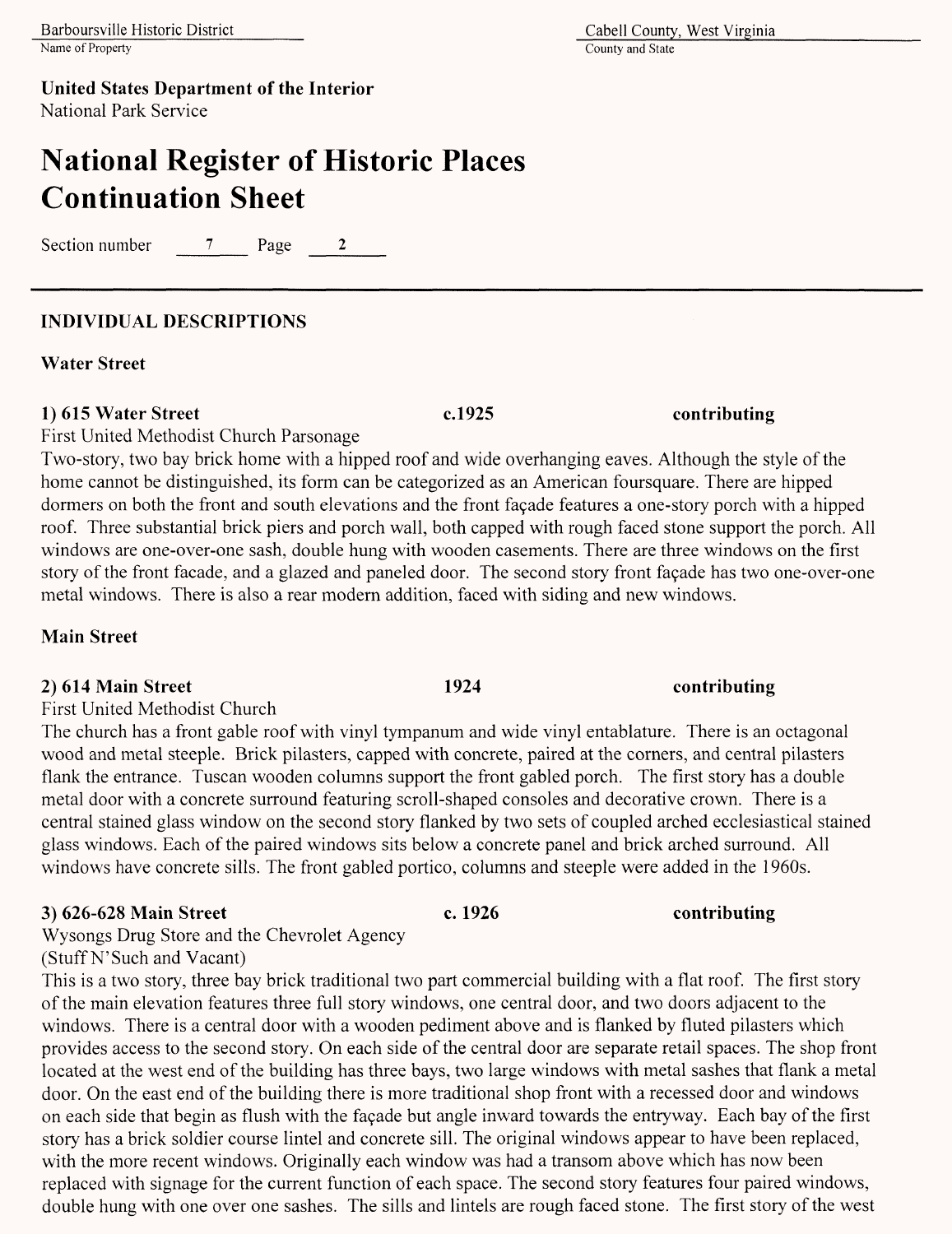# **National Register of Historic Places Continuation Sheet**

Section number  $\overline{7}$  Page 3

elevation has three deeply inset windows, double hung with one over one sashes, as well as rough faced stone sills and lintels. The window closest to the main elevation features two single panes divided by a vertical metal sash. The windows of the second story repeat the second story windows of the main elevation. The roofline is capped with rough faced stone

### **4) 642 Main Street** (Photos 4, 6) **1906 contributing**

Brady Hardware Building

This building with four bays, is a two part brick commercial block with a flat roof. Ornamental masonry brackets and decorative brickwork adorn the roof line. The first story has one window with three large panes divided by vinyl sashes and another window with two large panes divided by a metal sash. These two windows are associated with retail space located at the west end of the building. There is a deeply inset entryway for access to the retail area and the second story. The additional two bays are comprised of one traditional shop front with large windows, divided by a metal sash curved inward on both sides of the entryway and another window flush with the facade with two large panes once again divided by a metal sash. Large awnings with scalloped edges cover each of the bays. There are six twelve-over- twelve double hung sash windows with rough faced stone sills and lintels. There is a stringcourse of rough faced stone placed just under the ornamental masonry brackets that run the full length of the building. Slightly off center, in between the first and second stories, is a stone block etched with the name of the original company housed in the building and the date of construction

## **5) 650** *&* **652 Main Street** (Photos 1,6,7) 1870 **contributing**

First National Bank

(Attorney's Office)

This building is two-part brick commercial block with decorative brick and concrete parapet executed in Italianate detailing forming a false front that extends slightly above the roofline. At the foundation level there are two glass block windows, one with 24 panes and the other with 18. The window originally had 24 panes; however it has been filled in with brick near the metal after hours depository. Each of the windows on the foundation level has a rough faced lintel. On the first story a small concrete stairway with a metal railing up the center leads to deeply inset entryway with one door for access to the first story and the other for second story access. The double doors are wooden and contain an oval glazing. There are two windows on the first story, one is a paired double hung one-over-one with vinyl sashes and the other is a large single pane window. Each window contains single pane transoms above them and a continuous rough faced stone sill and each has a rough faced stone lintel. The second story has four symmetrical twelve over twelve double hung windows with rough faced stone sills and each is capped with decorative smooth faced stone bracketed crowns

**6) 652** *1A* **Main Street** (Photos 2, 6, 7) **1870 contributing** First State Bank (Vacant- Rental Space)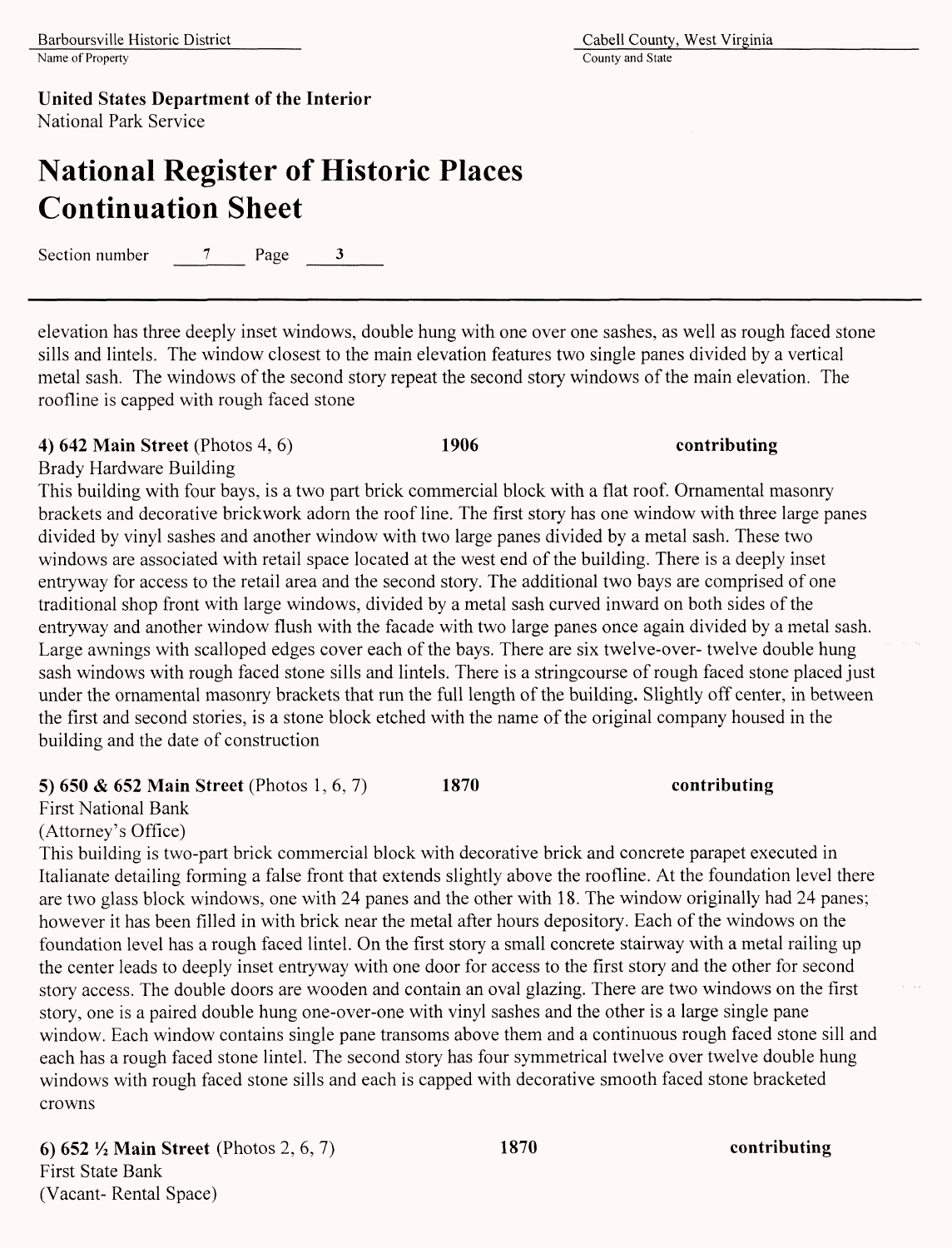County and State

**United States Department of the Interior** National Park Service

# **National Register of Historic Places Continuation Sheet**

Section number 7 Page 4

Two-part brick commercial building with a flat roof and decorative stepped brickwork that runs continuous along roof wall junction. There are four multi-pane windows on the first story with vinyl sashes, fluted pilaster surrounds, and concrete sills. There are two windows on each side of a centrally located deeply inset entryway. The second story has three double hung, twelve over twelve windows with wooden sashes, each with rough faced stone sill and lintel. Courses of header bricks lay above the lintels. There is a course of rough faced soldier brick between the second story windows and the roofline.

**7) 714 Main Street** (Photo 5) **c. 1955 contributing**

Main Street Barber Shop

Three bay, stucco clad, one part commercial building with one section of the building dedicated to the barbershop and another section that has been converted to residential space. The barbershop façade features a large storefront window that runs the length of the barber shop and eventually angles inward towards the entrance. At one time the windows and door had transom windows above however they have now been covered with plywood. Just below the window and roofline of the barbershop space there is painted detailing made to look like cornice dental work. The residential section of the building is also 1 story with stucco cladding. It includes one large picture window and a paneled door. There is evidence of a transom above the door that has been filled in with plywood.

## **8) 718 Main Street** (Photo 5) **1950 contributing**

Adams Building

Three story, two bay L shaped brick building with to front facades, one on Main Street and one on Central Avenue. The Main Street facade has two display windows with metal sashes one on each side of a glass double door. Each of the display windows features a smooth faced stone sill. There is another door on the front façade providing access to the upper stories. The second and third stories each have three twelve-pane casement windows with a fixed sash transom above. All of the windows on the upper stories have rough faced stone sills and smooth faced stone lintels.

## **9)** 724 **Main Street** (Photo 5) **c.1955 contributing**

Two story, two bay multi-colored brick building with a flat roof. The building looks like a traditional commercial block that has been converted into residential space with two apartments downstairs and two possibly four upstairs The front façade has two paneled doors for each of the apartments downstairs and one paneled door for access to the apartments upstairs. Each of the doors for the first apartments are flanked by windows, one is a paired one-over-one sash double hung window with a cement sill and the other is a sliding glass window with a cement sill. There are two fixed pane windows on the second each with a stone sill.

## **10) 728 Main Street** (Photo 5) **1968 noncontributing**

Barboursville Public Library

A modern brick building with a massive brick wall on the front façade that is interrupted by an recessed entrance bay with one glass door with a metal frame and metal framed transom and sidelights. The interruption of the brick continues with large vertical fixed sash windows with metal frames. At the corner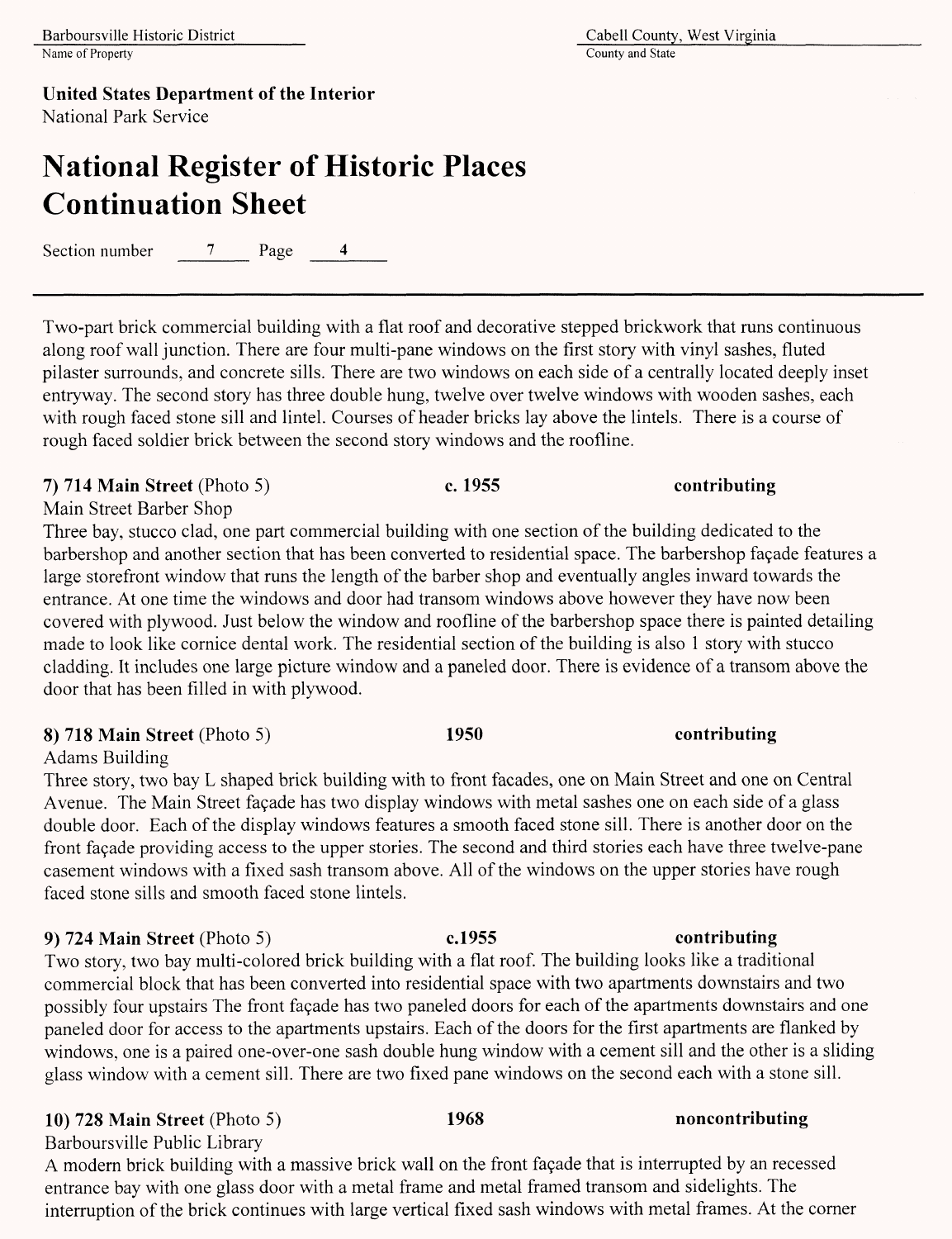County and State

**United States Department of the Interior** National Park Service

## **National Register of Historic Places Continuation Sheet**

Section number 7 Page 5

the brick continues in the form of a large brick pier that wraps around to the east façade. Half the east façade is taken up by five larger vertical fixed sash windows and then there are five brick piers with narrow fixed sash windows between each one.

### **Central Avenue**

**11) 602 Central** Avenue (Photos 3,6,7) **1854 contributing**

Miller/Thornburg Store

(Edward Jones)

Two story, three bay Flemish bond brick commercial building with stepped or corbelled parapet on the west elevation and a triangular parapet on the Central Avenue (front) elevation. The brick foundation is veneered with poured concrete. The first story of the Main Street (N/NE) elevation and Central Street elevation have been dramatically altered with ornate Colonial Revival detailing. There are four paired fluted Corinthian pilasters, with simple wide entablature running the length of the building. A wide eave with a standing seam metal roof, evident at the base of the second story, has a modillion course and egg-and-dart detailing at the cornice line. The second story features five double hung, twelve over twelve wooden sash windows. Four of these windows flank a central window with twelve pane fixed sash sidelights. All windows have smooth faced stone sills and lentils. The central bay on the first story of the front elevation has two fixed wooden twenty-four pane sash windows on each side of an inset entryway. Two sixteen pane splayed fixed wooden sash windows lead up to a central door. The fluted Corinthian pilasters of the side elevation are repeated on the front facade, with two on each side of the central bay. The eave of the side elevation wraps around to this facade as well. Three symmetrical twelve over twelve double hung wooden sash windows are on the second story, with smooth face stone sills and lentils.

### **12) 606 Central Avenue** (Photos 3,7, 8) **1928 contributing**

MC Drugstore

(R. Stephan Jarrell, Attorney, Village Dance Theatre)

This structure is a two bay, two part brick commercial building with two large display windows flanking a centrally located inset entryway with double wooden doors. There is another double wooden door entryway for access to the second floor. The second floor has two paired twelve-over-twelve windows with rough faced stone lintels and sills. There is a decorative bracketed parapet along the roof wall junction that was a later addition to the building.

### **13-15) 646 Central Avenue** (Photo 3,7,8) **c. 1870 contributing**

Ossie Mills General Store, Barber Shop

(Blackhawk Grille)

This stucco clad commercial block is now listed under one address, however historically it housed several different businesses. The first building is a small one story building with a flat roof. It has one paneled door and a large single pane window. The next building is also stucco clad with roof with three gables and a large traditional storefront with an inset entryway under the first two gables. The first story of the third front gable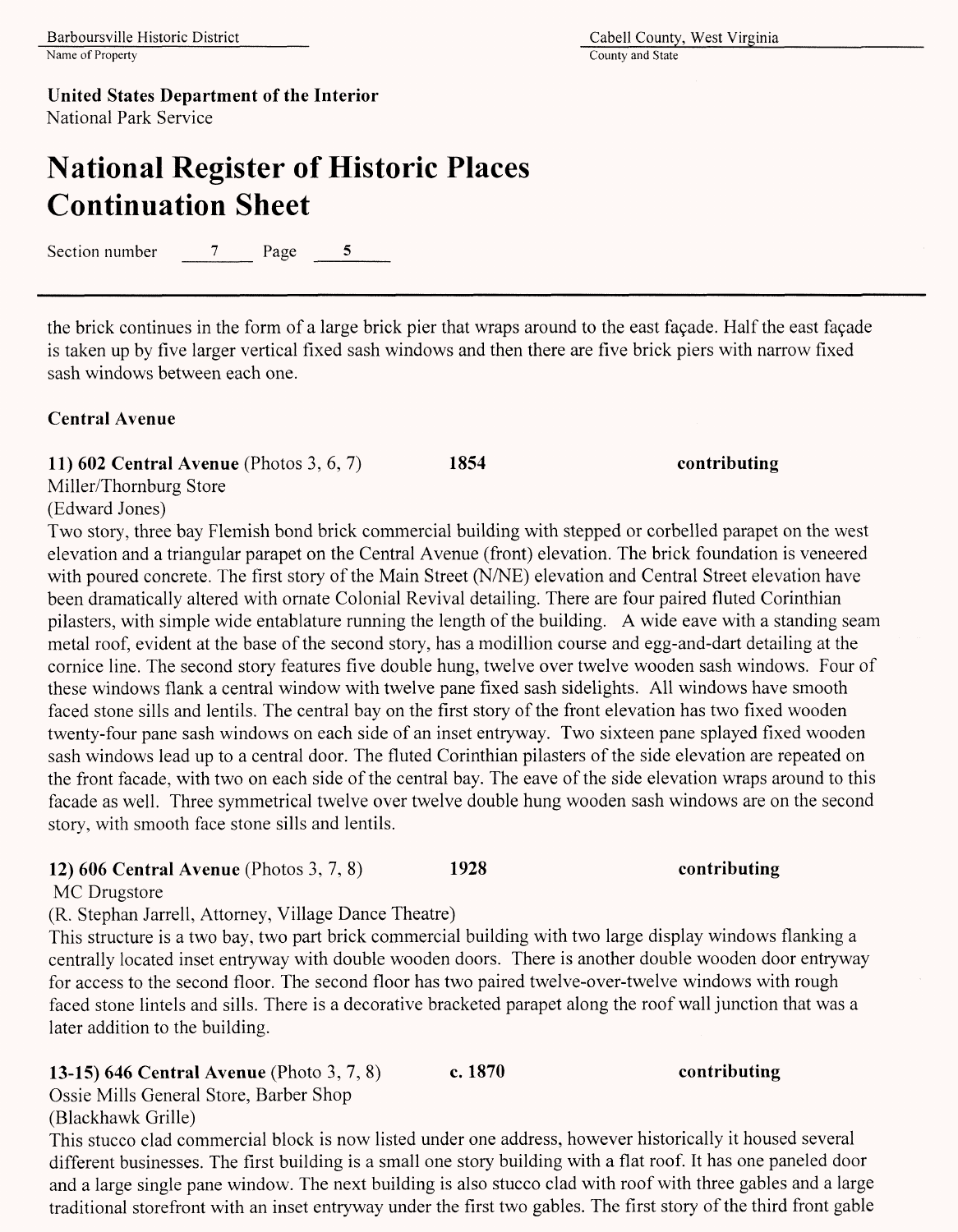# **National Register of Historic Places Continuation Sheet**

Section number 7 Page 6

has been altered with colonial style detailing and frosted decorative glass. The second story features eightover-eight double hung windows and two single pane windows. All of the windows have green shutters. The third and last building is one story with stucco cladding and a flat roof. It has a traditional storefront with a three large cylindrical awning as covering.

### **16) 650 Central Avenue** (Photos 8,9) **1914 contributing**

M.C. Johnson Building

(Vacant)

This commercial building sits on the northwest corner of Central Avenue and Brady Street. It is a two story, two bay brick building with a flat roof. There are two entrance bays on the first story front fagade flanking a large metal framed picture window. One entryway is recessed with double glass doors and a metal frame. The other entryway is a single glass pane door and leads to the second story. It is evident that transoms were above each of bays on the front fagade and have since been in filled with brick. Just above each brick infill there are stone lintels. The second story has two five vertical pane windows and the third story windows are copies of those on the second story in shape, however the window sashes and frames have been replaced by sheets of corrugated metal. The stone sills and lintels remain. The only adornment left on the building is a course of corbelled brick that stretches across the front façade of the building just below the roof line.

### 17) **691 Central Avenue c.1955 contributing**

(Village Barber Shop)

This is a simple brick two part commercial block with two bays and a flat roof. There is a large shop front and one glass panel door on the first story front fagade. On the second story there a two horizontal pane triple hung metal windows each with stone sills.

### **18) 611 Central Avenue 1950 contributing**

Adams Building This building is an L shaped brick commercial block and has two front facades, one on Main Street and one on Central Avenue. The front fagade facing Central Ave exhibits a more traditional shop front appearance. There are two different shops with in this block, each with an inset entryway flanked by large display windows. The second story has three casement windows with a stone sills and lintels.

### **19) 601 Central Avenue c. 1945 contributing**

(Designer Dogs) This is a one story, three bay brick building with a side gable roof. It has two windows on the front fagade flanking a central door. On window is a large single pane window and the other is an eight-pane casement window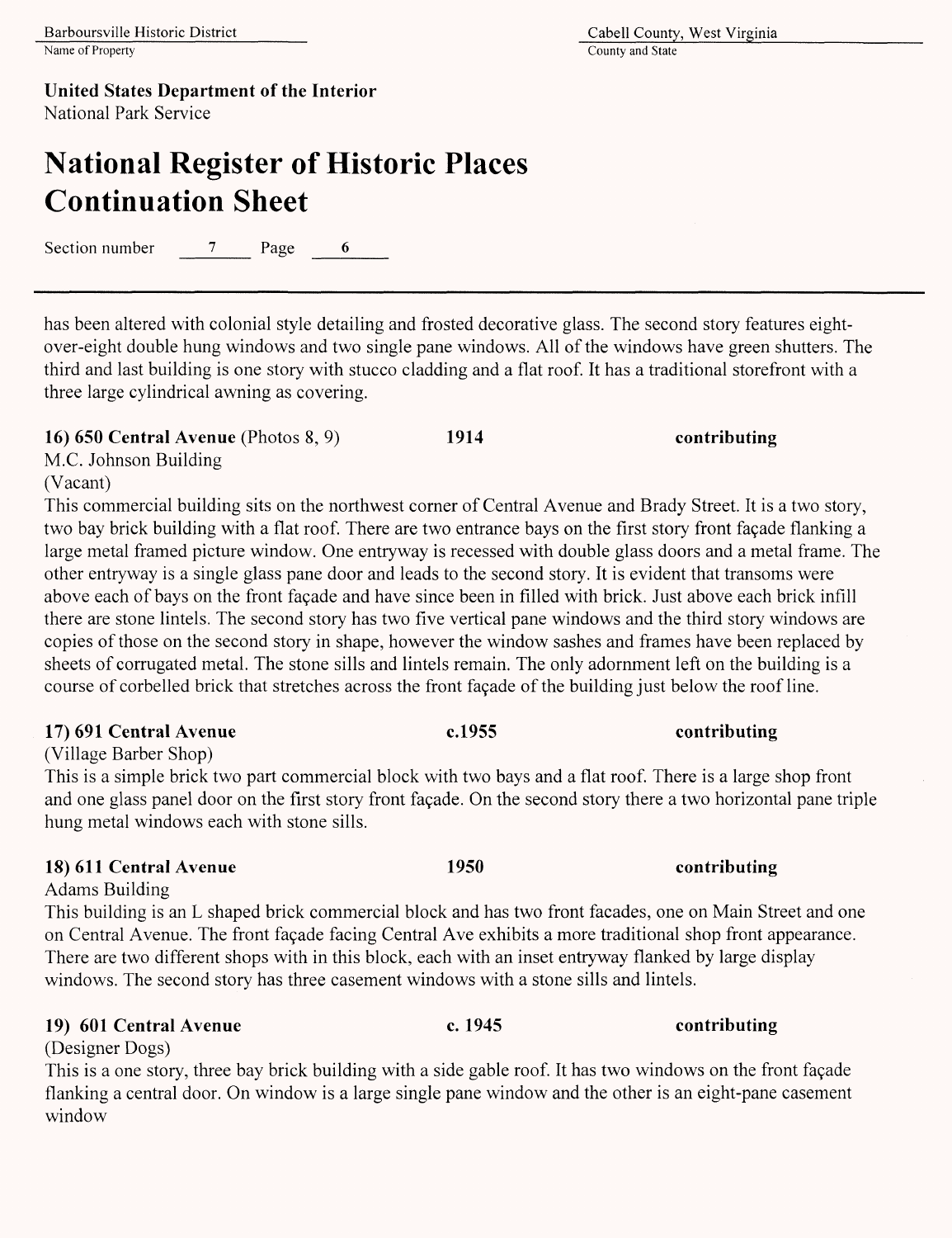## **United States Department of the Interior**

National Park Service

## **National Register of Historic Places Continuation Sheet**

Section number  $\frac{7}{2}$  Page  $\frac{7}{2}$ 

### **Brady Street**

### **20) Brady Street c. 1915 contributing**

(Presently owned by Blackhawk Grill on Central Avenue)

This small one story, two bay brick building has a front gable roof and historically housed a jail and fire department for downtown Barboursville. It has a double door which is flanked by pilasters and topped with a traditional broken pediment. There is also a single pane window on the front façade with a decorative wood panel below and it is capped with a simple wooden board. The wooden board is also visible on the other side of the entryway and is possible evidence that this entryway was, at one time, larger perhaps garage opening for fire trucks.

### **21) Brady Street c.1925 contributing**

Garage for Parsonage

This is a concrete block one car garage located directly behind the parsonage for the First United Methodist Church.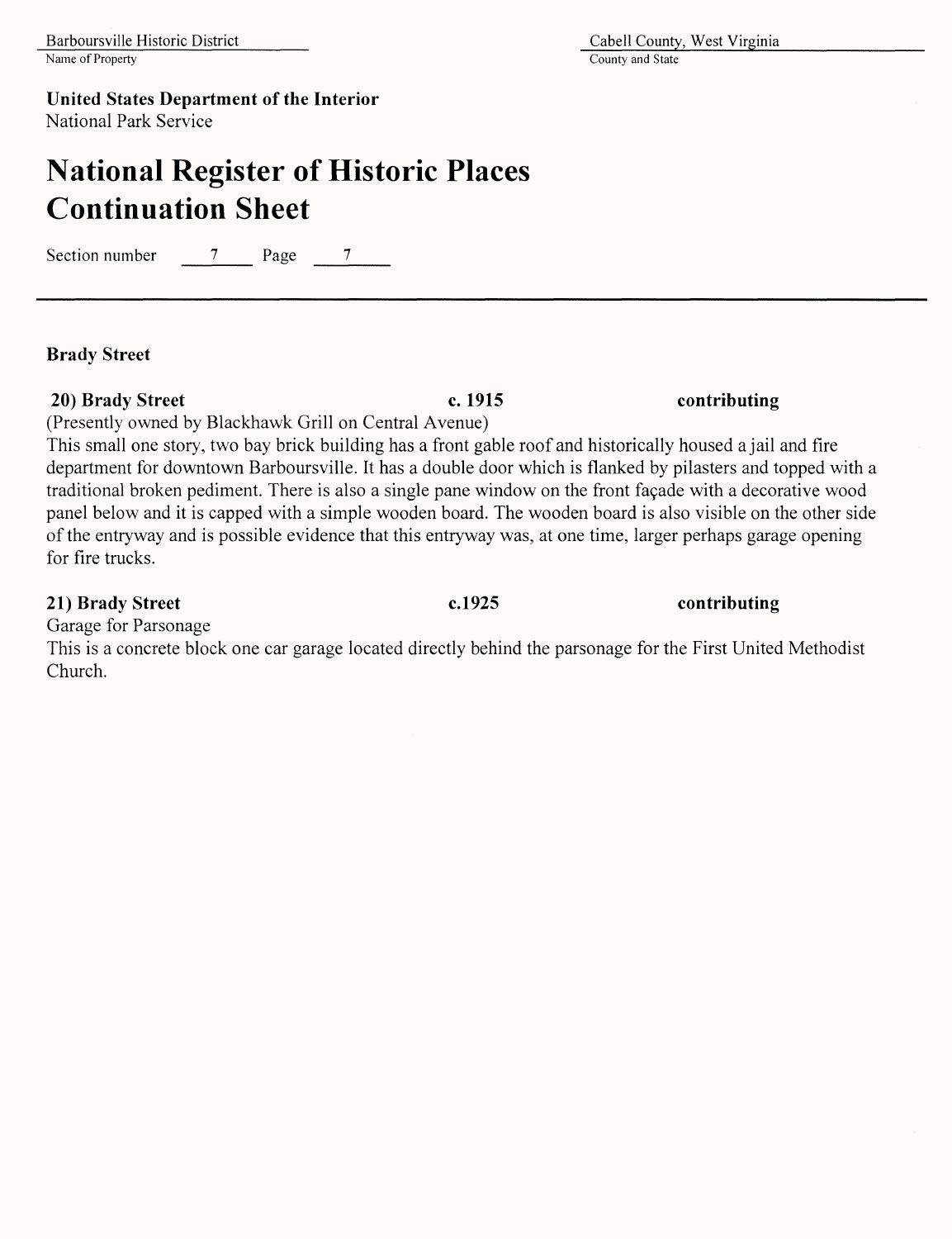# **National Register of Historic Places Continuation Sheet**

Section number 8 Page 8

### STATEMENT **of SIGNIFICANCE**

The Barboursville Historic District is locally significant under National Register *Criterion A: Commerce* and *Community Planning and Development* and *Criterion C: Architecture.* Under *Criterion A,* Barboursville is significant because of its early development as a commercial center and its subsequent position along transportation corridors. It is also significant under *Criterion A* for community planning and development due to its status as one of the earliest towns in Cabell County and its evolution from an early frontier town to its position as the county seat and finally to its standing as bedroom community to the now larger city of Huntington. It is significant under *Criterion C* for architecture because of the density of notable buildings located in the commercial core. Most of the buildings were built in the late  $19<sup>th</sup>$  century and early  $20<sup>th</sup>$  century and exhibit styles popular during these time periods. The period of significance dates from 1854, coinciding with construction of the earliest building, to c.1955, when building construction in the district waned.

### **HISTORY**

In 1772 John Savage was granted 28,000 acres of land along the Ohio River Valley by King George III as part of what would become known as the Savage Land Grant. The grant, an attempt to recruit for the French and Indian War, promised soldiers a certain amount of acreage in this unknown wilderness in return for their service. Many soldiers sold off their property; however a few, like John Savage, decided to stay and settle the land along the Ohio River. Barboursville became one of the early settlements in the area formerly part of the Land Grants.

In 1802 two men, William C. Merritt and Jeremiah Ward, surveyed the area and each decided to buy one parcel of land on each side of the Guyandotte River. Jeremiah Ward bought land on the north side and William C. Merritt purchased land on the south side of the river, the latter of which became Merritt's Mill and later, in 1813, became Barboursville, so named for Governor James Barbour of Virginia. In 1809 Cabell County was formed and became primarily an agricultural community. In 1813, Barboursville was established and early plans for the village called for 34 plots of land to be parceled out along three streets, Water, Central and Main streets. Two of the streets, Water and Central would run parallel to the river and be intersected by Main Street. With a well established town plan, Barboursville, in 1814, was named the county seat which helped with the town's progress, making it a central place of business for those citizens living in surrounding areas. Also contributing to Barboursville's growth was the completion of the James River and Kanawha Turnpike, an early stagecoach route that opened up the western territories for further settlement as well as providing a way for farmers to transport their goods. The James River and Kanawha Turnpike spurred a new era for the small town of Barboursville. Known previously as an agricultural center, the town adapted to its new role as stop along a major transportation corridor. New businesses, such as hotels, restaurants and saloons were constructed specifically catering to the passengers that would come through on their way west.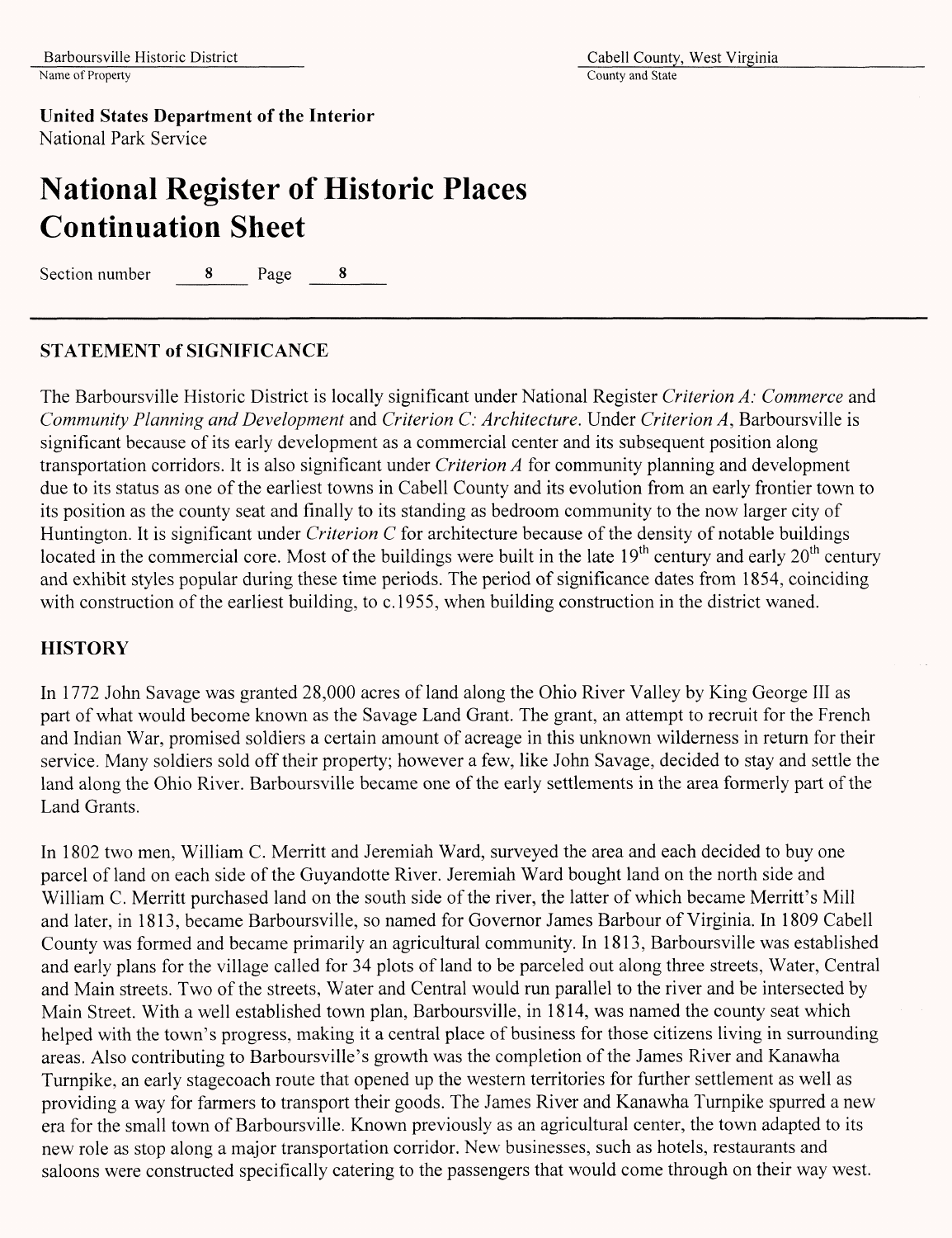# **National Register of Historic Places Continuation Sheet**<br>Section number 8 Page

Section number 8 Page 9

As transporting goods got easier, Barboursville quickly transitioned from a town supported primarily by agriculture to a manufacturing town. In the 1840s the small town could boast of being the center of industry in Cabell County with the establishment of factories producing everything from furniture, wagons, fan mills, to a tannery and a lumber mill. In the 1850s Barboursville received another boost to its economy when the New York Navigational Company built a series of locks and dams along the Guyandotte River, allowing steamboats to carry both passengers and freight easily to the Ohio River or back to the Kanawha and James Rivers. The lumber mill in Barboursville capitalized on the popularity of the steamboat and began producing hulls, made of a clear oak timber, to be shipped to Jeffersonville, Indiana. In 1854 the Thornburg General Store was built and still stands on the southwest corner of Central Avenue. Here customers could purchase their daily grocery needs or a ticket on the steamboat or stagecoach.

In 1860, like many communities, Barboursville became divided on the issues surrounding the Civil War. Families were driven apart by divided loyalties, some deciding to fight for the Confederacy while others for the Union. The issues came to a head on Fortification Hill overlooking the town of Barboursville. The Battle of Barboursville began on July 11, 1861. The battle involved Colonel Ferguson's Confederate militia from Wayne and Cabell counties and Colonel Woodruff's Second Kentucky Union regiment, with the battle ending in a Union Victory. A second smaller battle commenced in Barboursville in September of 1862 between General Jenkins' Eighth Virginia regiment and Colonel Powell's Ohio cavalry regiment. This skirmish took place in the village itself.

After the Civil War had ended, the economy of many towns in the new state of West Virginia suffered and Barboursville was no exception. The small village tried to reestablish itself, once again, as an agricultural center and though it had some success with grain farms it would never be as successful as in its early days. In 1873 there was some hope for the local economy when the Chesapeake and Ohio Railroad company extended its tracks into Huntington. The rail company decided to build shops in Barboursville; however despite providing jobs for the locals, it did little for reviving the village to its former glory. The railroad actually began to hurt Barboursville more than it helped. It caused the once smaller town of Huntington to grow larger and more prosperous, so much so that in 1887 the county seat was moved there from Barboursville. The people of Barboursville fought hard to have the county seat returned but were unsuccessful and their goals now shifted on what would become of the old courthouse and the village itself.

In 1888 a group of men came together for the purpose of establishing a school in Barboursville. By 1889 Barboursville Seminary was established and the committee decided to use the old courthouse and its grounds for the school. The courthouse became the "college main", the county jail was converted into a boy's dormitory and the Blume Hotel was used as the girl's. It was the hope of the schools founders that it would become the center of life for Barboursville and in order for this to happen the town would have to be made into a "college town", meaning all saloons should be removed from the area and businesses should be brought in to cater to this new population. There were 25 students enrolled by the first day and by the end of the year that number had increased to 130. The schools success was short lived; by 1890 the school was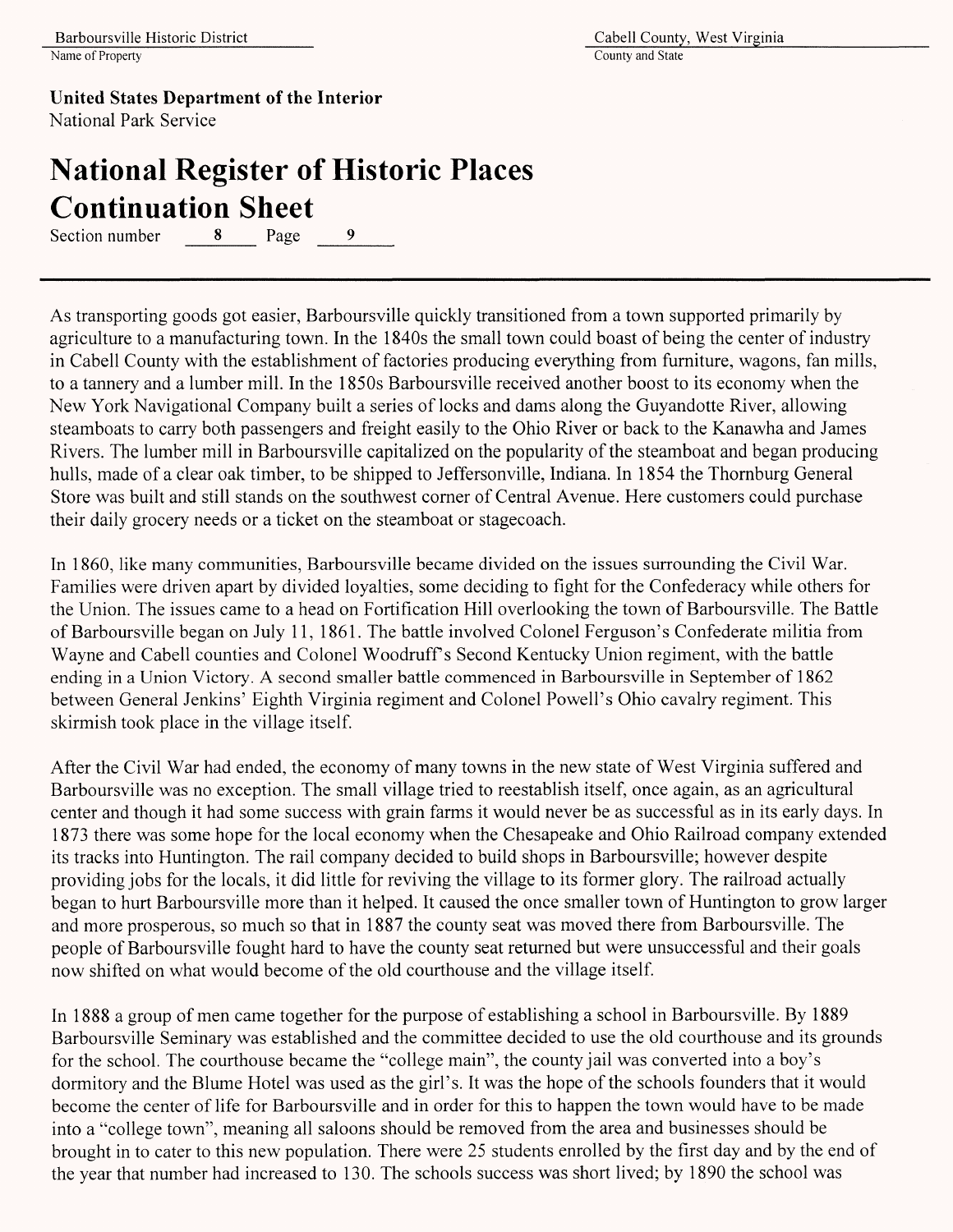**United States Department of the Interior**

National Park Service

# **National Register of Historic Places Continuation Sheet**

Section number 8 Page 10

already having financial difficulties and was forced to reorganize as Barboursville College under the leadership of the General Board of Education of the Methodist Episcopal Church.

The reorganization was unsuccessful overall and the college began having further financial troubles until Mr. Morris Harvey, a coal baron from southern West Virginia stepped in with an endowment of \$10,000.00. The college was renamed Morris Harvey College and the small school began to grow, and with new buildings, new academic and sports programs enrollment steadily increased well into the 1920s. The success of the Twenties was met with the economic struggles of the 1930s and the depression hit the school hard. Enrollment began to decrease and competition from Marshall College in Huntington proved too much for the school and in 1935 it was moved to Charleston, West Virginia. Many of the businesses that flourished in Barboursville because of the college began to fail and Barboursville, once again, had to reinvent itself.

While the college became the main focus of the town in the late  $19<sup>th</sup>$  and early  $20<sup>th</sup>$  centuries, other industries were developing in Barboursville. In 1904 Barboursville Clay Manufacturing was established and was said to produce some of the best bricks and tile in the nation. In 1921 the company was hired to produce tile for the remodeling of the White House. Brick manufacturing was not new to Barboursville, in years leading up to the Civil War, Barboursville became well known for its brick making. Both brickyards can be attributed to supplying bricks for buildings in and around the village.

Barboursville, from its inception, experienced a number of evolutionary developments relating to transportation. The town is presently located off of historic U.S. Route 60, a highway stretching from the coast of Virginia to Arizona. Historically, Route 60 was known as the Midland Trail, an early cross-country autoroute planned in the early 20<sup>th</sup> century. Barboursville's main street is also part of the James River and Kanawha Turnpike, an early route to open up expansion to the west that allowed the small settlement to play host to many travelers making their way on the stagecoach to western territories. In addition to these two important roads, Barboursville has also flourished because of it location on the Guyandotte River. In 1814 the New York Navigation Company constructed a series of locks an dams along the Guyandotte that would allow those traveling on the James River and Kanawha Turnpike the opportunity to board a steamboat in Barboursville and continue westward via the river.

The C&O railroad came through in 1873 and contributed to Barboursville's status as a junction town; however the railroad benefited, at the time, the smaller city of Huntington, so much so that the county seat was moved there in 1887. After 1887, the town experienced a quieter period with little new development. It was not until the 1920s, with the advent of the automobile, the building of new roads, electricity, and a chamber of commerce, that Barboursville began to reinvent itself in a manner that embraces its past, yet looks to its future. This reinvention included the construction of new modem buildings and renovation of some older buildings in hopes of encouraging new business owners and new residents to come to the small town.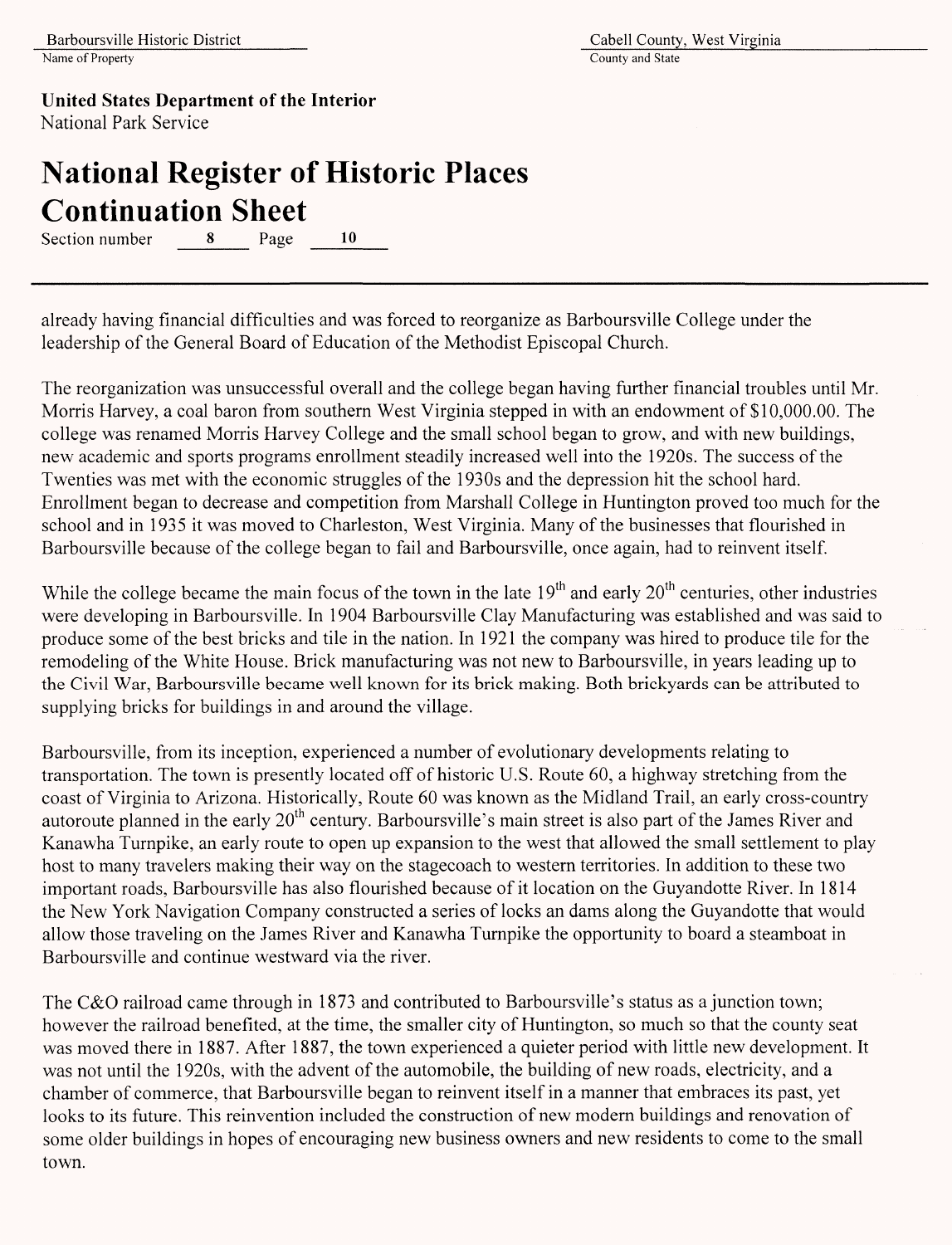## **National Register of Historic Places Continuation Sheet**

Section number 8 Page 11

### *Criterion A: Commerce and Community Planning and Development*

The Barboursville Historic District is significant under *Criterion A* for its development as an early commercial center in Cabell County and for its continued success with maintaining a vibrant commercial center in the face of multiple events that tested the small town's ability to thrive. In 1813 the Town of Barboursville was established by an Act of the Virginia Assembly and in 1814 the plan of the town of Barboursville was laid out with 34 lots, a public square and three principal roads, Water, Center and Main Streets. With this well-established plan Barboursville was made the county seat which initiated much of town's growth and development during this period. There are no buildings still standing from this period, however the layout of the town still remains the same and this early development is what spurred many of the activities that make Barboursville what it is today.

During the late 19<sup>th</sup> Century and early 20<sup>th</sup> Century Barboursville had some of its most challenging times yet it still continued to grow and flourish into a well-maintained and prosperous commercial district. After the Civil War, Barboursville would continue to evolve as a commercial center, first based on its status as county seat and transportation center, later as a center of education and in the 1930s and 1940s as a smaller yet thriving Main Street community. Much of Barboursville's early growth can be attributed to its location along a major stagecoach route. The town flourished with hotels, shops and restaurants. In the 1870s the C&O railroad began building tracks that would go through Barboursville and continue on to Huntington. The people of Barboursville were against the building of the railroad, believing it would negatively impact the stagecoach travel that the town so depended on. The C&O continued its track expansion and with its completion Barboursville became a junction town while Huntington became the major stop along the route. Huntington began to develop at a fast rate and was eventually chosen to be the new county seat leaving Barboursville with an empty courthouse and an uncertain future.

Despite this setback, new businesses were established in Barboursville during the 1870s and 1880s. In 1870, George Miller, Jr. opened up the First National Bank at 650 Main Street, in a building that still stands today. Despite the county seat moving to Huntington there were an abundance of attorneys who remained in town and occupied many of the second and third stories of the buildings in Barboursville. In 1888, Barboursville Seminary was established and it became an impetus for many new businesses in the village. General Stores, Ice creams parlors and Barber Shops became popular establishments with students. During the early  $20<sup>th</sup>$ Century Barboursville Seminary became Morris Harvey College and still contributed to the town's vitality up until the day the school moved to Charleston in 1935. During the early  $20<sup>th</sup>$  century Barboursville experienced a sort of renaissance attributed to new technology. The city first got electricity, the automobile spurred new businesses and a new auto route called the Midland Trail passed through on the town's Main Street. Electricity allowed businesses to stay open later and increase their profits. More General stores opened up on both Main Street and Central Avenue in buildings that still exist today. Some of the frame buildings of earlier periods were torn down in order to build a new commercial block on Main Street. One such block was 620 Main Street which became a Chevrolet dealer and garage. Another garage opened up at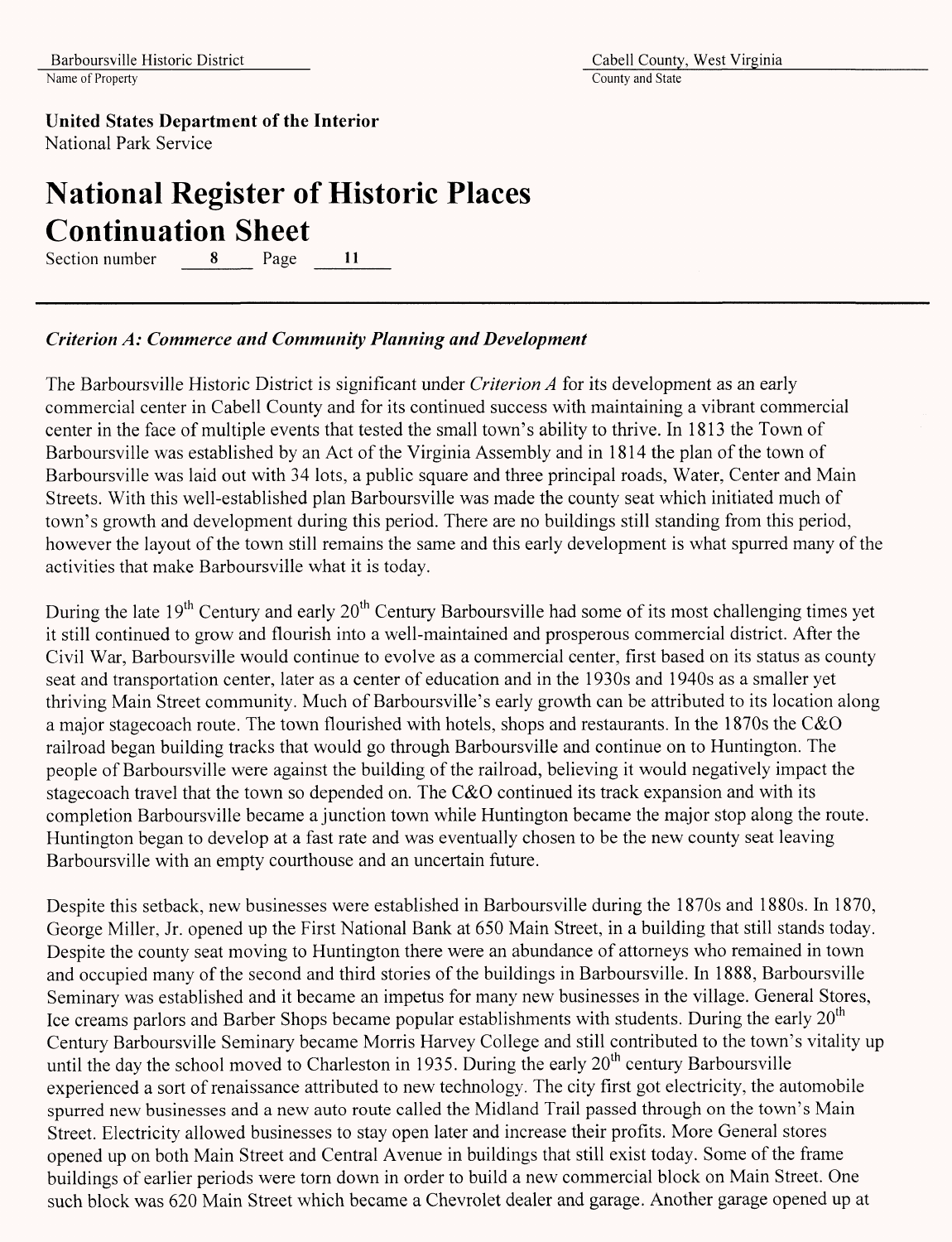# **National Register of Historic Places Continuation Sheet**

Section number 8 Page 12

644 Central Ave sometime in the late 1920s or early 1930s. The Midland Trail promised to bring tourists through the small town and prompted the development of new hotels like the Hotel Edgar located above the shops at 642 Main Street. All of these buildings are still in use today albeit with new functions.

### *Criterion C: Architecture*

Barboursville Historic District is eligible under *Criterion C* because of the density of contributing buildings that exhibit a variety of styles popular from the mid  $19<sup>th</sup>$  century into the early  $20<sup>th</sup>$  century. Despite the variety of styles there is still cohesiveness about the district that permits the village of the past to be envisioned. The majority of the buildings in the district are traditional, one and two part commercial blocks with detailing indicative to the trends popular at the time of their construction.

The earliest building in the commercial core was built in 1854. It initially housed the Thornburg/Miller General Store and later a Kroger Grocery store. The current owners have altered the first story with colonial style detailing, however the second story has remained intact. The brick building contains a triangular parapet gable on the Central Avenue façade and a parapet gable at the other end. The second story windows are replacements however they are good replications of the originals. They are twelve-over-twelve sash double hung windows all with smooth faced stone sills and lintels. In a rendering of the town of Barboursville circa 1861 the building and its parapet gable can be seen surrounded by frame buildings, serving as proof that this was one of the Barboursville's earliest brick buildings.

There are two buildings dating from 1870s that exhibit Italianate detailing which became popular in the mid to late 19<sup>th</sup> century. The First Bank building and the First National Bank sit side by side on Main street and both have corbelled brick work along their cornices lines. The First State bank has more dramatic Italianate detailing with heavy decorative hoods that cap the second story windows, while the First National Bank building has simple rough faced stone lintels and sills. The next construction wave in Barboursville began in the early 20th century when some of the existing frame buildings were torn down. The buildings of the 1920s and 1930s are simple and less ornate than the buildings from the  $18<sup>th</sup>$  century; however there appears to have been an attempt to match the more modern buildings to their older neighbors. Many of the buildings from the twenties and thirties have some type of decorative cornice work and all have sills and lintels made of stone or cement. These trends mimic some of the decorative work on the older buildings.

Many of the buildings from both periods have been somewhat altered, especially the first story storefronts but this is not an unusual phenomenon for any downtown or Main Street community. As new architectural elements were introduced store owners were usually quick to make changes that they believed were less expensive or would help attract business. What sustains Barboursville as historically significant under *Criterion C* is the district's cohesiveness and that there is such a dense accumulation of historic buildings in the village core. It is a showcase of commercial architecture stretching across several different eras of history.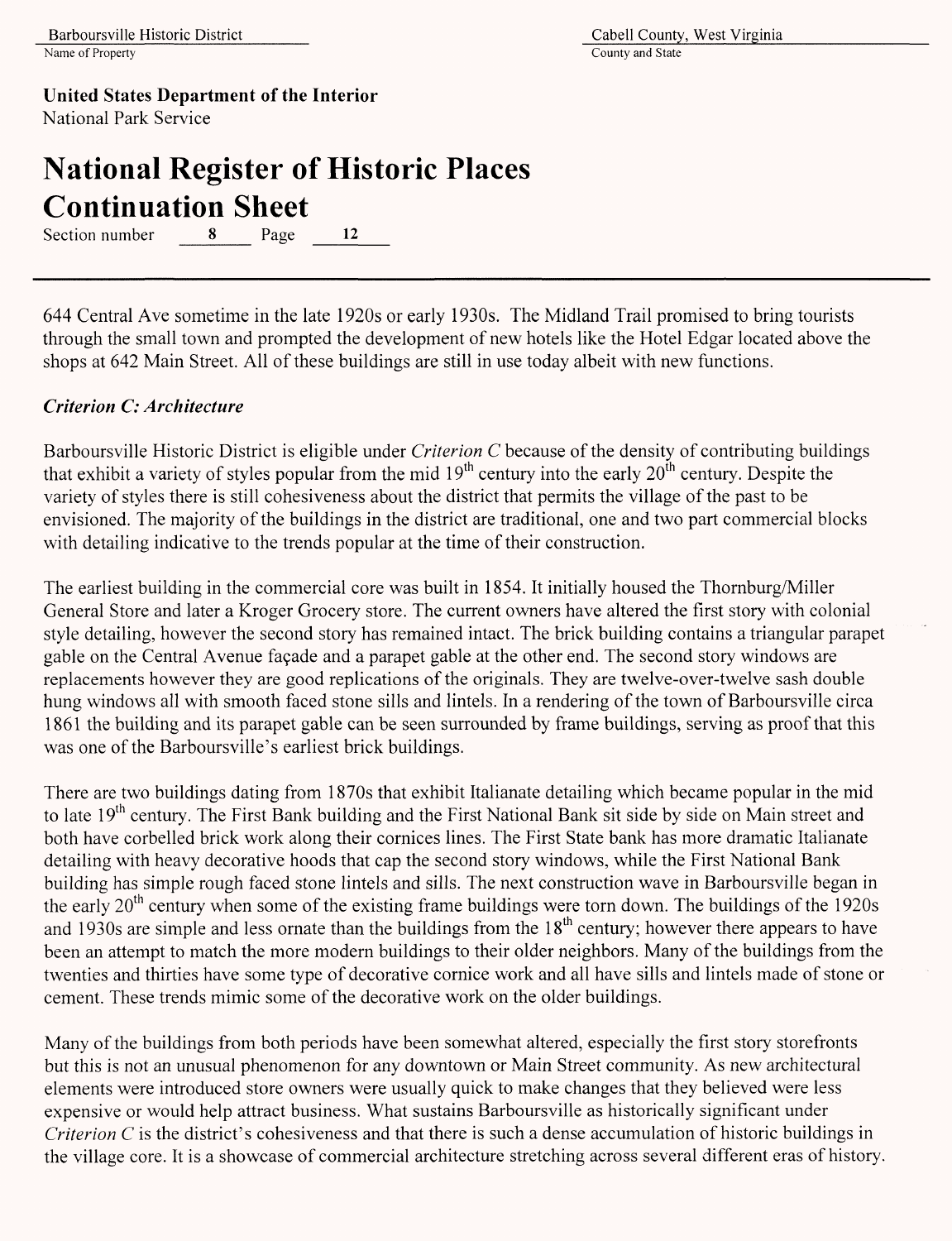## **National Register of Historic Places Continuation Sheet**

Section number 8 Page 13

### **Summary**

The Barboursville Historic District is significant for its early development as a manufacturing, commercial and transportation center and how over the years since the period of significance the historic architecture still exhibits a feeling suggestive of a time and place of the past. Barboursville like many communities has faced development pressures that can test a small community's ability to thrive and the small village has succeeded in retaining most of its historic buildings and the vitality of commercial center. In the past, the village has struggled with maintaining some of its historic resources however, today, there's a sense that citizens recognize the importance of the town's history and how the buildings are important resources that tell the story of Barboursville's past. In recent years a walking tour of Barboursville has been established that highlights some of the town's most historic buildings. It sparked the interest of the public and now almost any citizen on can relay the historic functions of any given building in the district. There are efforts underway by several owners of contributing buildings to restore them to their original state. These are just two ways that show the historic district with all its current integrity can only improve and that the commercial district will continue to survive as a wonderful example of late  $19<sup>th</sup>$  and early  $20<sup>th</sup>$  century commercial architecture.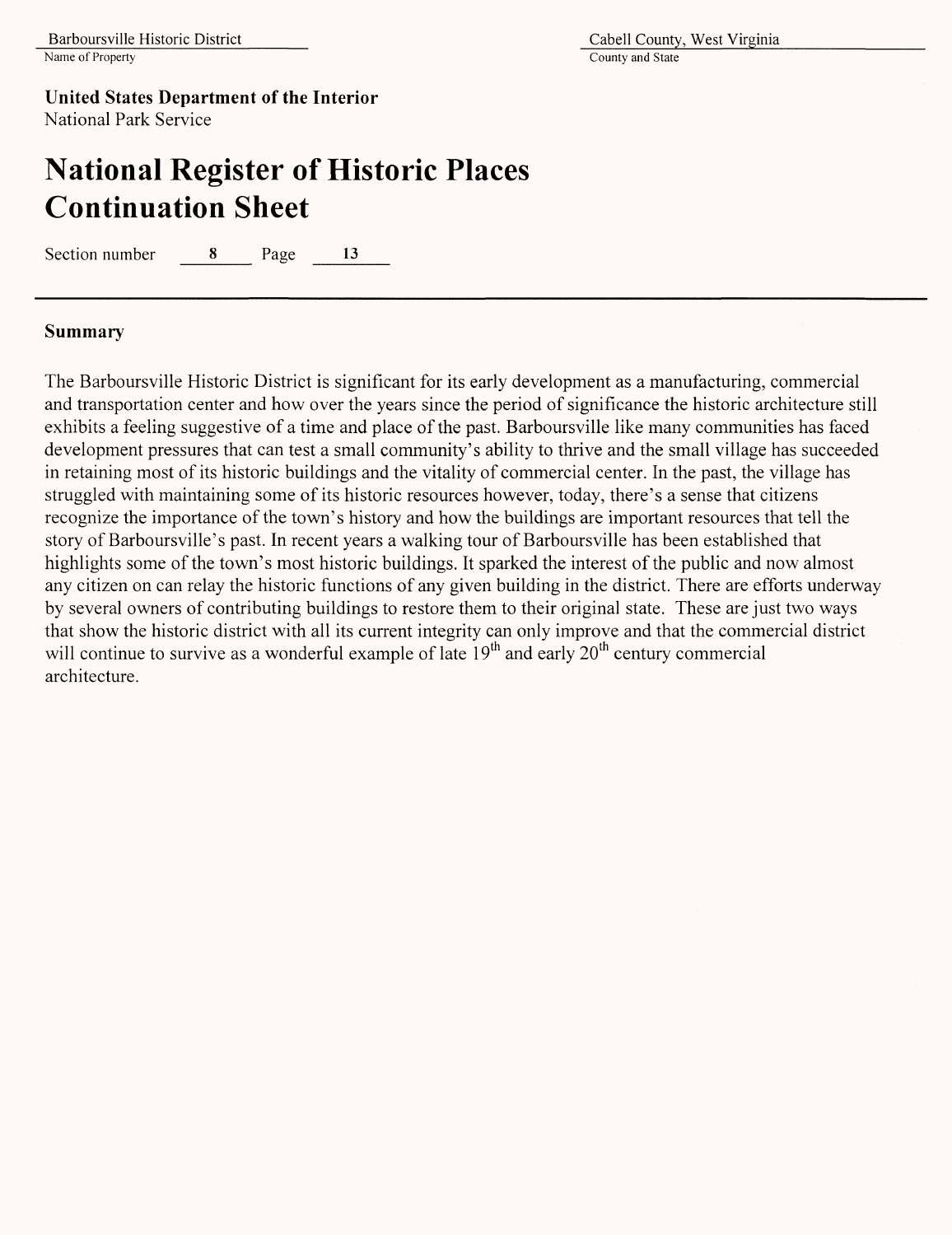## **National Register of Historic Places Continuation Sheet**

Section number 9 Page 14

### **BIBLIOGRAPHY**

*Charleston Daily Mail,* "State's Biggest Regional Mall Just A Shadow Of Future Self," sec. B, January 05, 1981.

Gunter, Frances, Barboursville. Barboursville, WV: By author, 1986

*Huntington Advertiser,* "Town of Barboursville had an early start, July 07, 1975.

*Huntington Herald-Advertiser,* "Barboursville To Join In Remodeling Toll House," July 01, 1951.

- *Huntington Herald-Advertiser,* "Village of Barboursville Is Resigned To Removal of Morris Harvey College," date unknown.
- *Huntington Herald-Dispatch,* "Barboursville Arouses From Dreams To Face Busy Years Busiest City in the Guyan Valley is Hope of Ancient Village," August 12, 1923.
- *Huntington Herald-Dispatch,* "History of Barboursville as Told by M.C. Johnson in Fine Memorial Address," August 12, 1923.
- *Logan Banner,* "To Set Marker of Civil War Battle," sec. unknown, October 08, 1929.
- Miller, J.W. *History of Barboursville Community (Cabell Co., WV).* Morgantown: Agricultural Extension Division, 1925.
- Sanborn Map Company. Barboursville, Cabell County, West Virginia. New York: Sanborn Map Company 1922
- Sanborn Map Company. Barboursville, Cabell County, West Virginia. New York: Sanborn Map Company 1934

Wallace, George S. Cabell County Annals and Families. Richmond: Garrett and Massie Publishers, 1935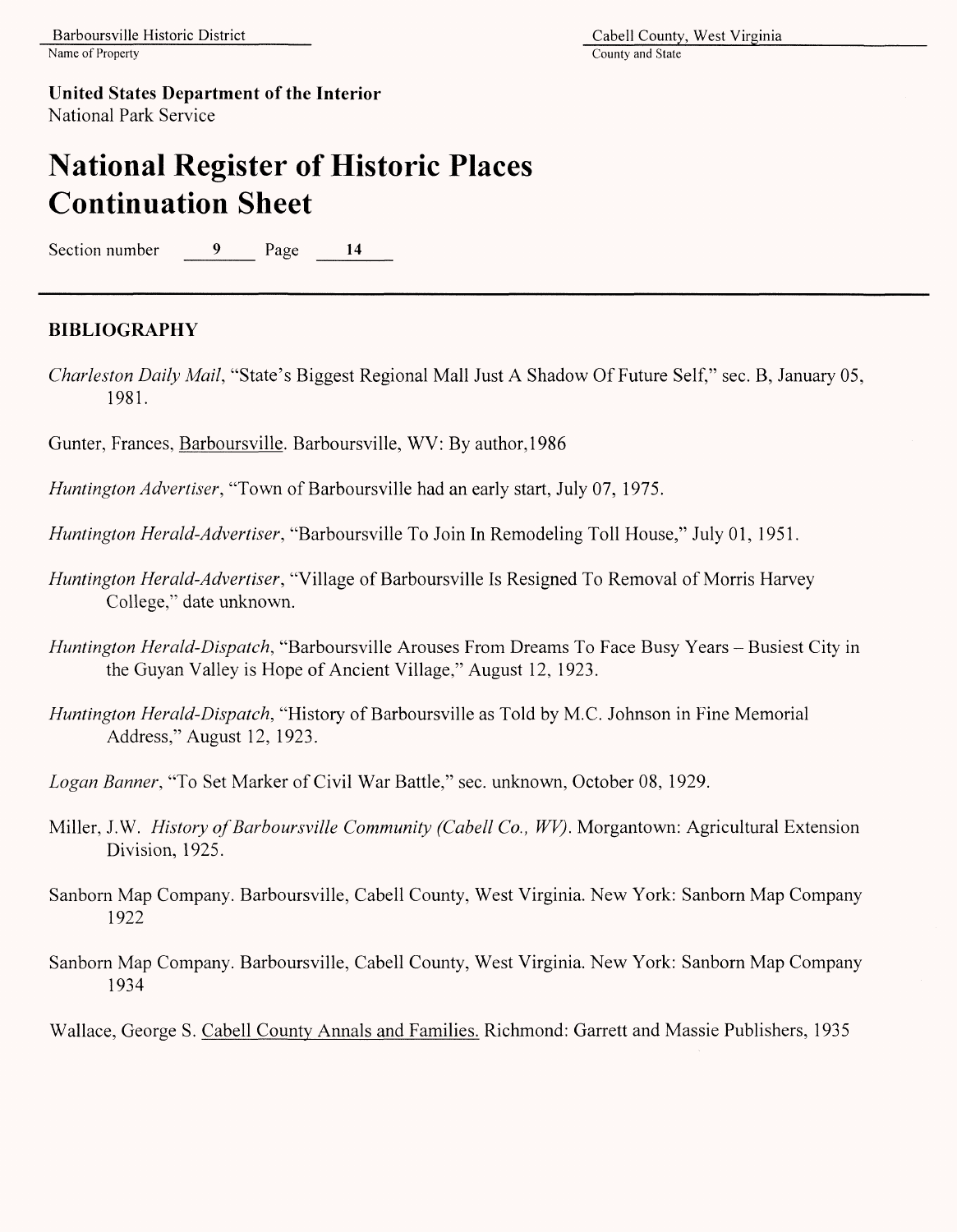Barboursville Historic District<br>Name of Property<br>County and State<br>County and State

County and State

**United States Department of the Interior** National Park Service

## **National Register of Historic Places Continuation Sheet**

Section number 10 Page 15

### **VERBAL BOUNDARY DESCRIPTION**

The Boundary begins at the north corner at the center point of Water and Main Streets. It continues southeast along the centerline of Main Street to the center point of Main and Musgrave Court. From here it continues southwest on Musgrave Court to the rear lot line of resource *#10* where the boundary turns northwest along the rear lines of resource *#9* and #10 and the side lot of resource *#11* to the center line of Central Avenue. The boundaries continue southwest along the center line of Central Avenue to the center point of Central Avenue and Brady Alley. From here the boundary turns northwest and continues along the center line of Brady Alley to the center point of Brady Alley and Water Street before continuing northeast along the center line of Water Street to the point of beginning.

### **BOUNDARY JUSTIFICATION**

The boundaries of the Barboursville Historic District encompass a small area with a dense gathering of historic buildings that retain their historic integrity as established during the period of significance.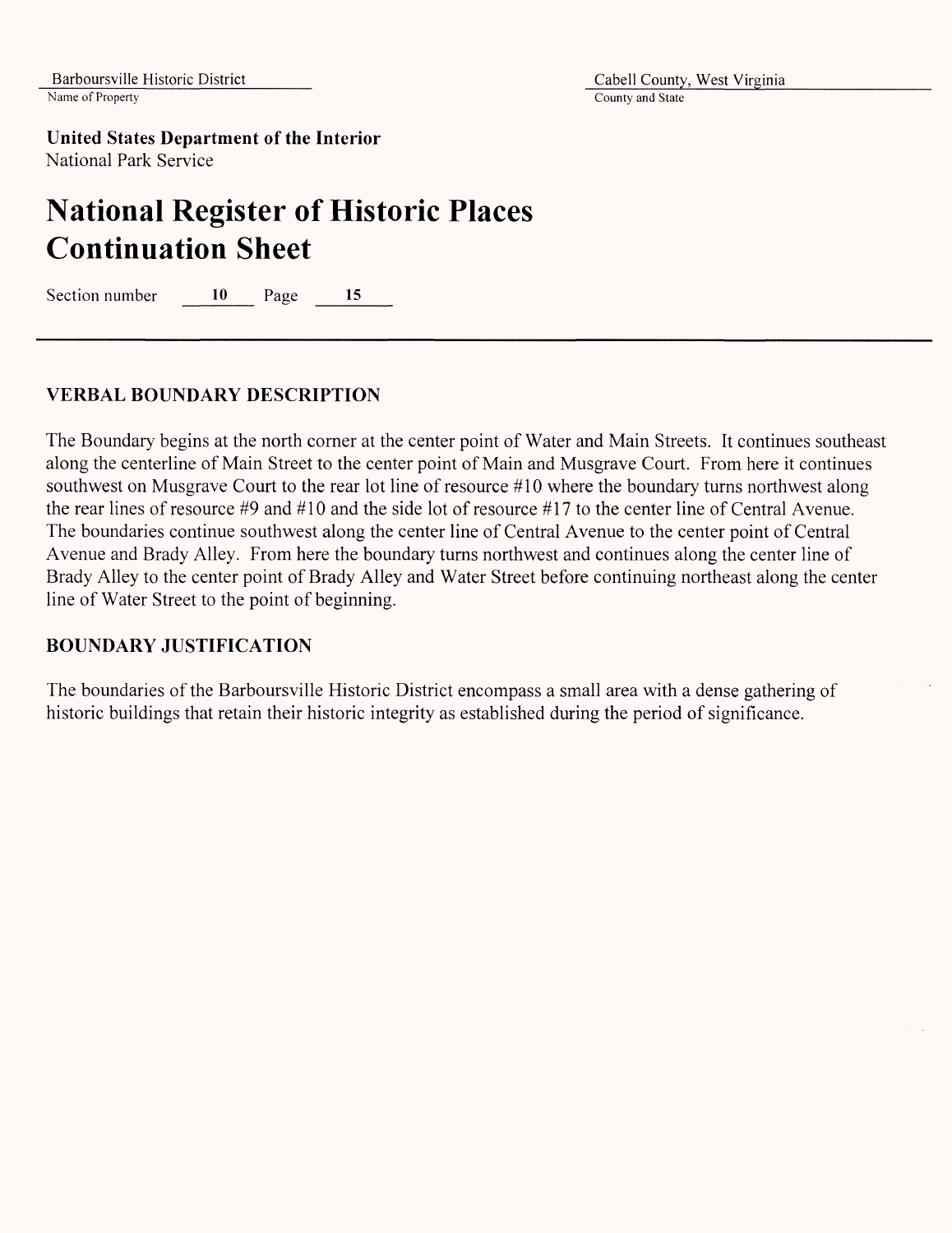Photo 1 of 9:

**United States Department of the Interior** National Park Service

## **National Register of Historic Places Continuation Sheet**

Section number Photos Page 16

Photographer: Kelly Wilson Date: 6/15/08 Barboursville Historic District First National Bank Building Cabell County, West Virginia 001 Southwest View Photo 2 of 9 Photographer: Kelly Wilson Date: 6/15/08 Barboursville Historic District First State Bank Building Cabell County, West Virginia 002 Southwest view Photo 3 of 9 Photographer: Kelly Wilson Date: 6/15/08 Barboursville Historic District Central Avenue looking North Cabell County, West Virginia 003 Photo 4 of 9

Photographer: Kelly Wilson Date: 6/15/08 Barboursville Historic District Brady Hardware Building Cabell County, West Virginia Southwest View 004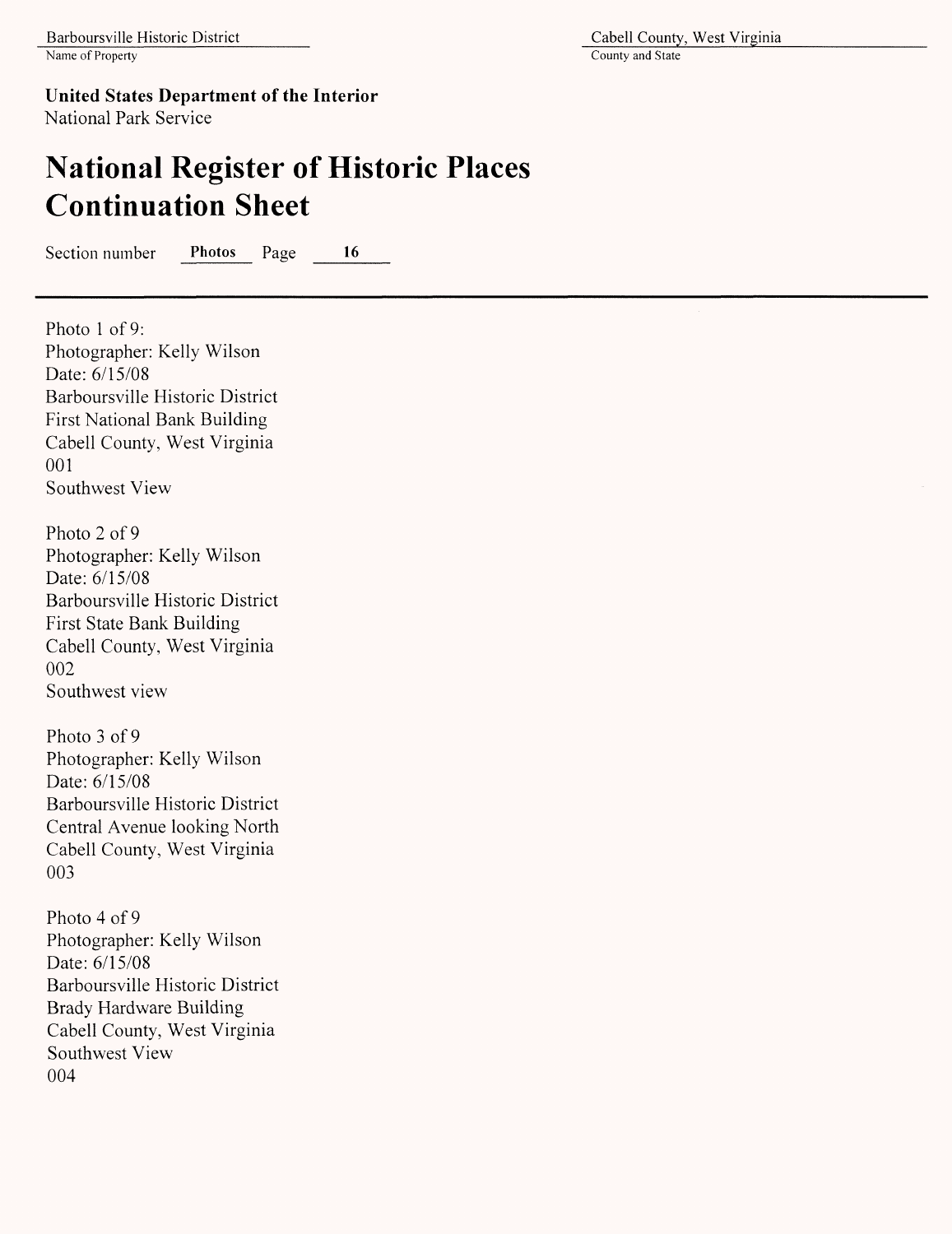## **National Register of Historic Places Continuation Sheet**

Section number **Photos** Page 17

Photo 5 of 9 Photographer: Kelly Wilson Date: 6/15/08 Barboursville Historic District Cabell County, West Virginia West view looking up Main Street 005

Photo 6 of 9 Photographer: Kelly Wilson Date: 6/15/08 Barboursville Historic District Cabell County, West Virginia South view looking down Main Street 006

Photo 7 of 9 Photographer: Kelly Wilson Date: 6/15/08 Barboursville Historic District Thornburg Miller Store Cabell County, West Virginia West view of the corner of Central Avenue and Main Street 007

Photo 8 of 9 Photographer: Kelly Wilson Date: 6/15/08 Barboursville Historic District Cabell County, West Virginia West view looking down Central Avenue 008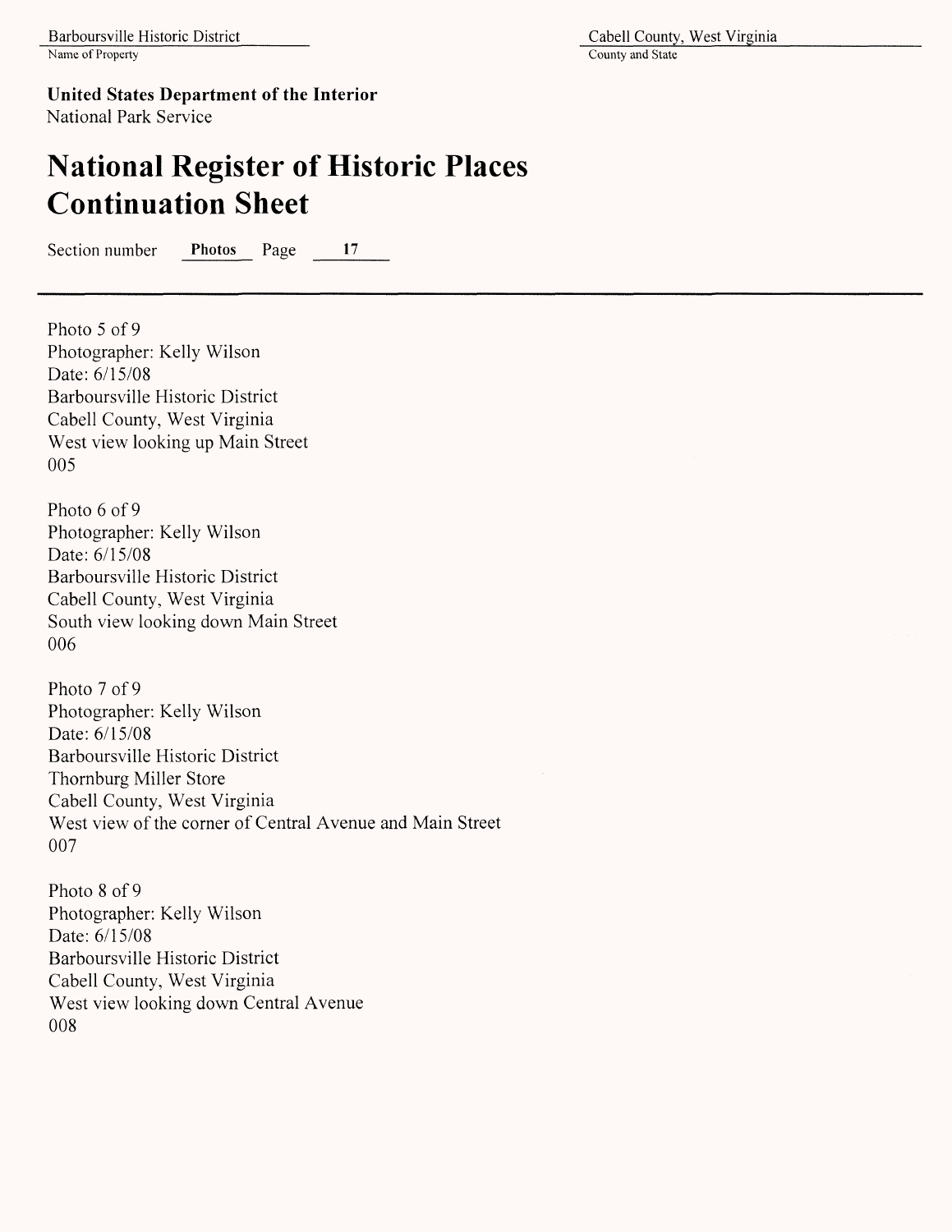### **United States Department of the Interior**

National Park Service

# **National Register of Historic Places Continuation Sheet**

Section number Photos Page 18

Photo 9 of 9 Photographer: Kelly Wilson Date: 6/15/08 Barboursville Historic District M.C. Johnson Building Cabell County, West Virginia Northwest view 009